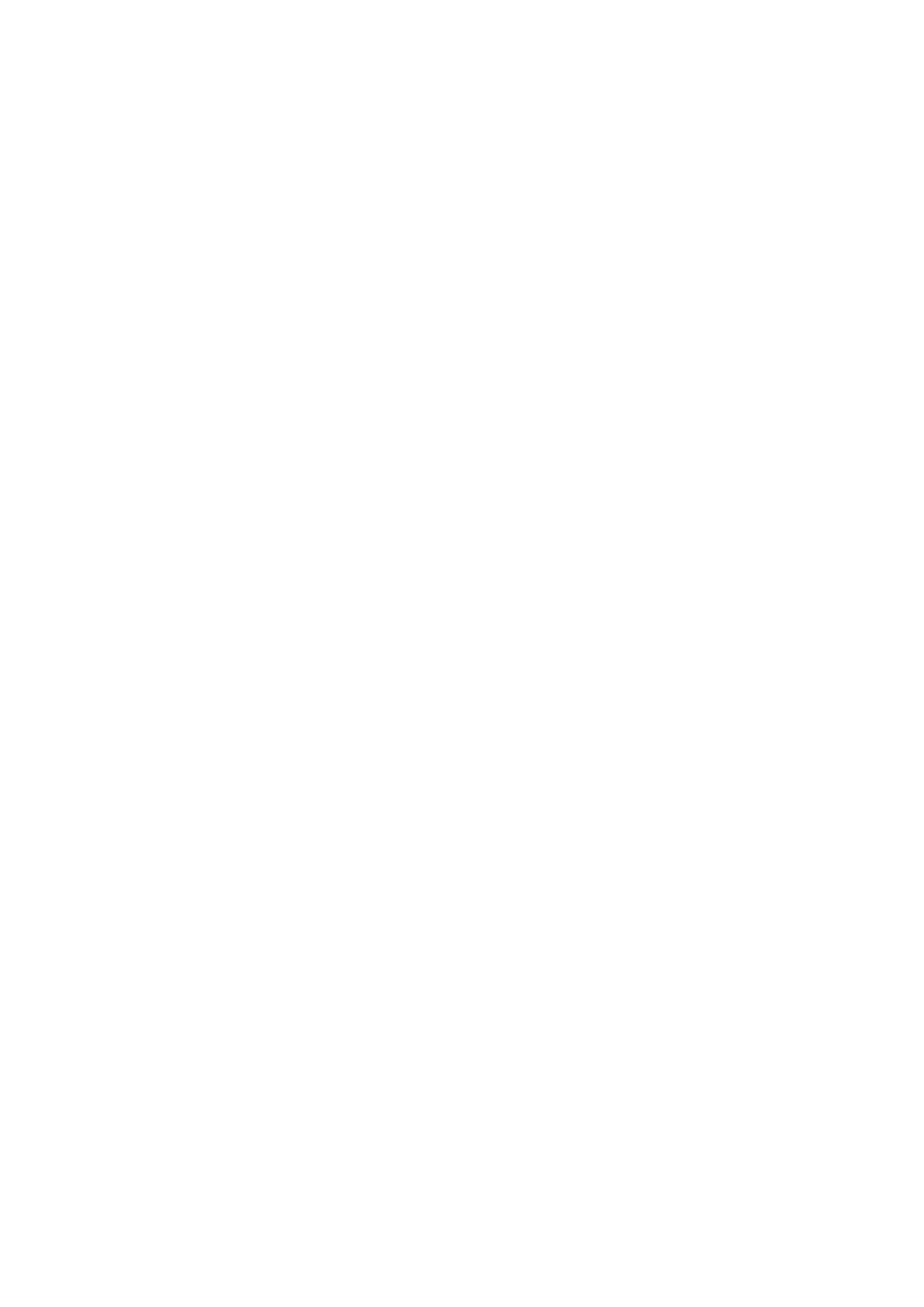# Table of contents

| 2. Implementation of the National Action Plan 1325                                                                |  |
|-------------------------------------------------------------------------------------------------------------------|--|
| 3. The NAP 1325 - Domestic Implementation 09                                                                      |  |
| 4. The NAP 1325 - Women Asylum Seekers and Refugees. 13                                                           |  |
| 5. The NAP 1325 - External Implementation: Arms Transfers 17                                                      |  |
| 6. The NAP 1325 - External Implementation: Impact of Austerity<br>Measures on Women's ESCRs in Other Countries 21 |  |
|                                                                                                                   |  |

# **Credits**

©2017 Women's International League for Peace and Freedom www.wilpf.org Title: Women, Peace and Security - A Review of Germany's National Action Plan 1325 December 2017, 33pp First Edition Drafter: Katrin Geyer

Editors: Patrizia Scannella and Madeleine Rees Contributer: Heidi Meinzolt Design and Layout: Nadia Joubert

Cover photo: WILPF Germany WILPF Germany during a demonstration in Germany, urging to 'move the money from war to peace' - Picture by Heidi Meinzolt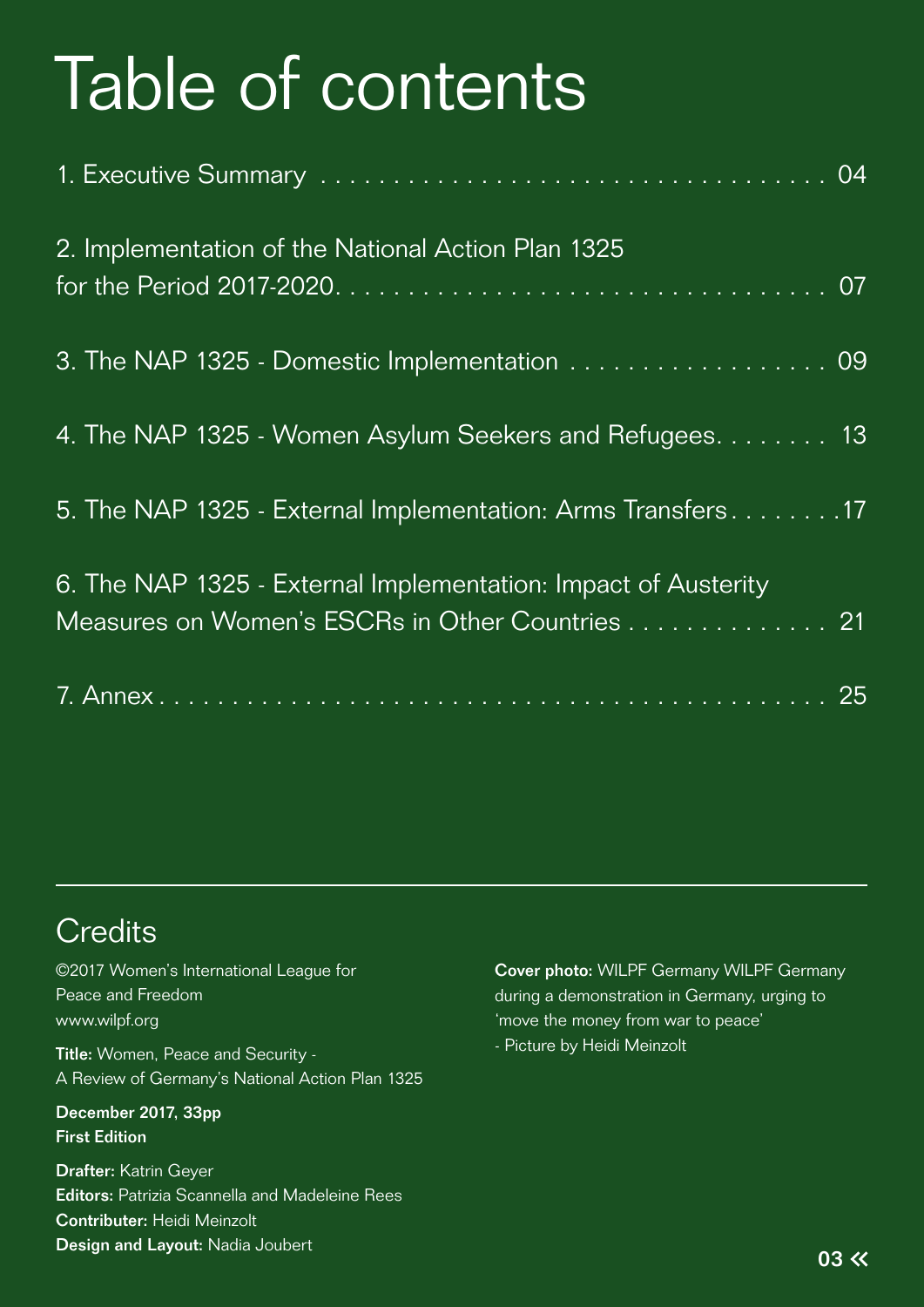# 1 | Executive Summary

### I. INTRODUCTION

In May 2018, Germany will undergo the Universal Periodic Review (UPR). In a joint report, WILPF Germany and WILPF International review Germany's National Action Plan from 2017-2020 on Security Council Resolution 1325 on Women, Peace and Security (NAP) from various angles at both the national and international level. In so doing, WILPF foregrounds discrepancies between Germany's commitments made under the NAP on the one hand and domestic and foreign policies on the other hand.

### II. GENERAL WEAKNESSES IN THE NAP'S DRAFTING

WILPF criticises the NAP's drafting and conceptualisation process as well as the lack of specific budget allocation and monitoring mechanism for its implementation. During consultation processes, German state representatives have been reluctant to discuss anything beyond the pure provision of information by civil society, such as the concept of militarised masculinities. In so doing, Germany denies the implications of these normative concepts with respect to gender equality and peace. Recommendations call for ensuring sufficient and sustained funding to the NAP's implementation, the establishment of a monitoring and evaluation mechanism, and continued and comprehensive cooperation with civil society actors.

### III. DOMESTIC IMPLEMENTATION

Prevention is one of the WPS agenda's essential pillars. This includes tackling root causes of conflict and preventing any form of gender-based violence. In light of this, national implementation strategies on WPS are also relevant for countries not involved in conflict. States should always examine how women and gender issues are included in their own structures and mechanisms dealing with peace and security domestically.

WILPF therefore raises attention to the steep increase of 'small' licenses for weapons (Kleine Waffenscheine) that are relatively easy to acquire.**<sup>1</sup>** WILPF highlights the link between the increase of ownership of such weapons and an amplified climate of fear and the perceived threat of refugees. The submission cautions that the increased securitisation of German society and the increased availability of these weapons may contribute to a rise in all forms of violence, including gender-based violence, which may therefore pose a threat to women's security in particular. Recommendations are geared towards countering the narrative by media and right-wing political groups that stereotypes migrants and refugees and that could lead to perceived increased levels of insecurity; to collect data about a potential correlation between an increase of *Kleine Waffenscheine* and incidents of violence; and to implement tighter regulation for the acquisition of these weapons.

**<sup>1</sup>**Registered Kleine Waffenscheine increased from 273,000 in September 2016 to 440,000 in the same month of 2017, according to the Ministry of Interior.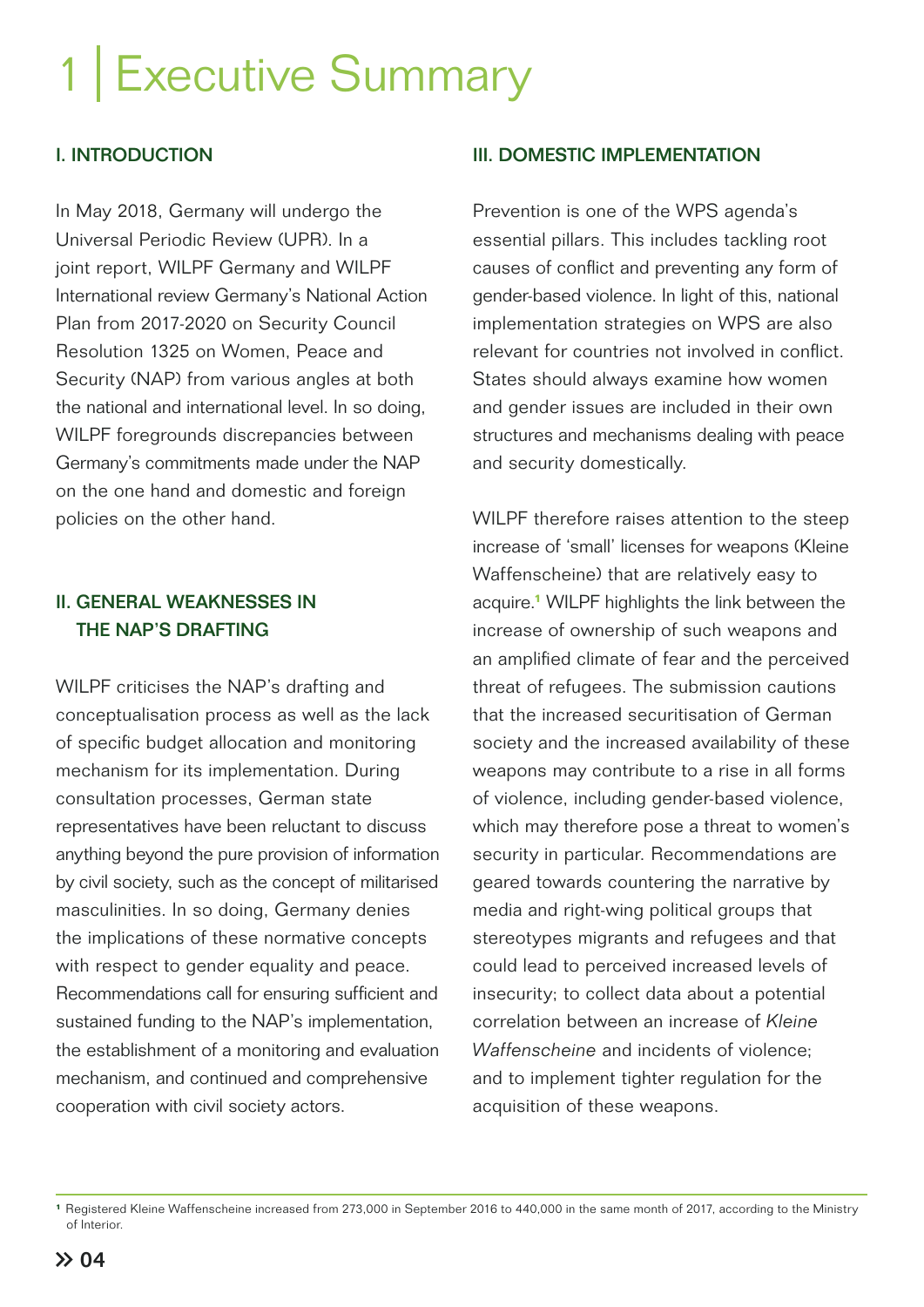WILPF also draws attention to the linkages between the WPS agenda and the situation of refugee women and women asylum seekers. Examples are provided where women refugees and asylum seekers suffer from genderbased violence in refugee centres. Refugee centres are typically overcrowded, often with no sex-separated toilet facilities, no separate housing and lack of proper locks, which has led to many cases of sexual assaults. WILPF emphasises the insufficient response by the German government. There is no formal national mechanism in place that would identify genderbased violence cases against refugees and there is a lack of awareness about services and support among refugee and asylum seeker women who experience gender-based violence. Recommendations highlight the need to include concerned women in decision-making processes and policy making; to ensure the presence of security staff trained on gender; to collect disaggregated data about incidents of genderbased violence and to ensure the widespread dissemination and translation of information about support services.

### IV. EXTERNAL IMPLEMENTATION

### The National Action Plan 1325 and Germany's arms transfers

Arms proliferation has a distinctly negative impact on women's rights and safety. This, in turn, can prevent them from participating in decision-making fora. While Germany, one of the largest arms exporters in the world, has a welldeveloped export control system, it continues to grant export licences to countries with dubious human rights records. As WILPF has

highlighted both in the UPR submission and in a joint submission with the European Center for Constitutional and Human Rights (ECCHR) for the CEDAW Committee's review of Germany in early 2017,**<sup>2</sup>** German arms transfers have violated its international legal obligations, including under CEDAW. These have included transfers to India, Iraq, Mexico, Qatar, and Saudi Arabia. In spite of what is required by the Arms Trade Treaty, the EU Common Position on Arms Exports, and its own national export law, Germany has not established a specific mechanism to prevent arms sales from having an impact on gender-based violence in the recipient countries. Recommendations are therefore focussed on adopting specific and transparent criteria to analyse whether any arms transfers and the granting of licences on production facilities will facilitate or contribute to gender-based violence in the recipient country, urging to align Germany's overall defence and security policies, as well as the foreign ministry's and economic ministry's policies with the WPS agenda and Germany's NAP.

The National Action Plan 1325 and Germany's role as a member of multilateral institutions in imposing austerity measures in third countries In its NAP, Germany has committed itself to ensure "the social and political participation of women and girls".**<sup>3</sup>** One of the biggest inhibiters to women's participation is the lack of enjoyment of economic and social rights. The absence of such rights confines women to traditional gendered roles and limits the opportunities to be active participants in political life and peace and mediation efforts. Against this backdrop, WILPF draws attention to the direct role and responsibilities of Germany as a member of multilateral international legal bodies, specifically

**<sup>2</sup>**WILPF and ECCHR (2017), The Impact of Germany's Arms Transfers on Women. Germany´s Extraterritorial Obligations under CEDAW

**<sup>3</sup>**Page 21, Germany's NAP1325 from 2017-2020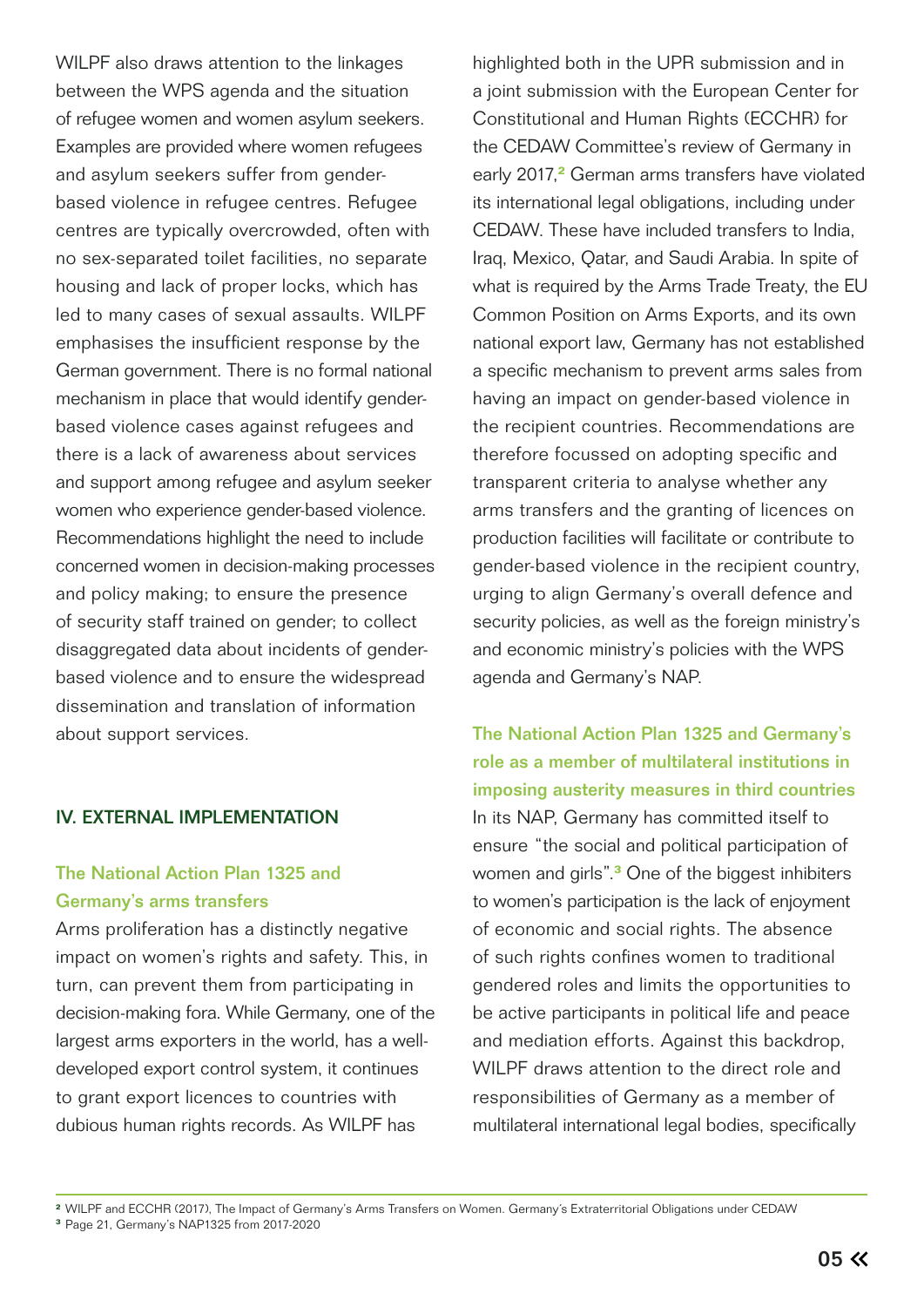the International Monetary Fund (IMF), the World Bank (WB) and the European Union (EU), and the policies of such bodies in respect of human rights and non-discrimination. Particularly, the submission illustrates the link between austerity measures imposed by these international bodies, and their disproportionate and discriminatory impact on women's economic and social rights. Germany's role in the IMF or the EU goes not only against its commitments made under the NAP, but also against a plethora of other human rights obligations. In the annex to this report,

WILPF offers extensive evidence of Germany's international human rights obligations as a member of multilateral institutions. WILPF also provides examples of the impact of austerity measures on women in the countries of Bosnia and Herzegovina, Greece and Ukraine. Recommendations are geared towards the implementation of gender and human rights impact assessments of austerity policies, that has to include civil society actors participation; and to change policies based upon those assessments to prevent human rights violations.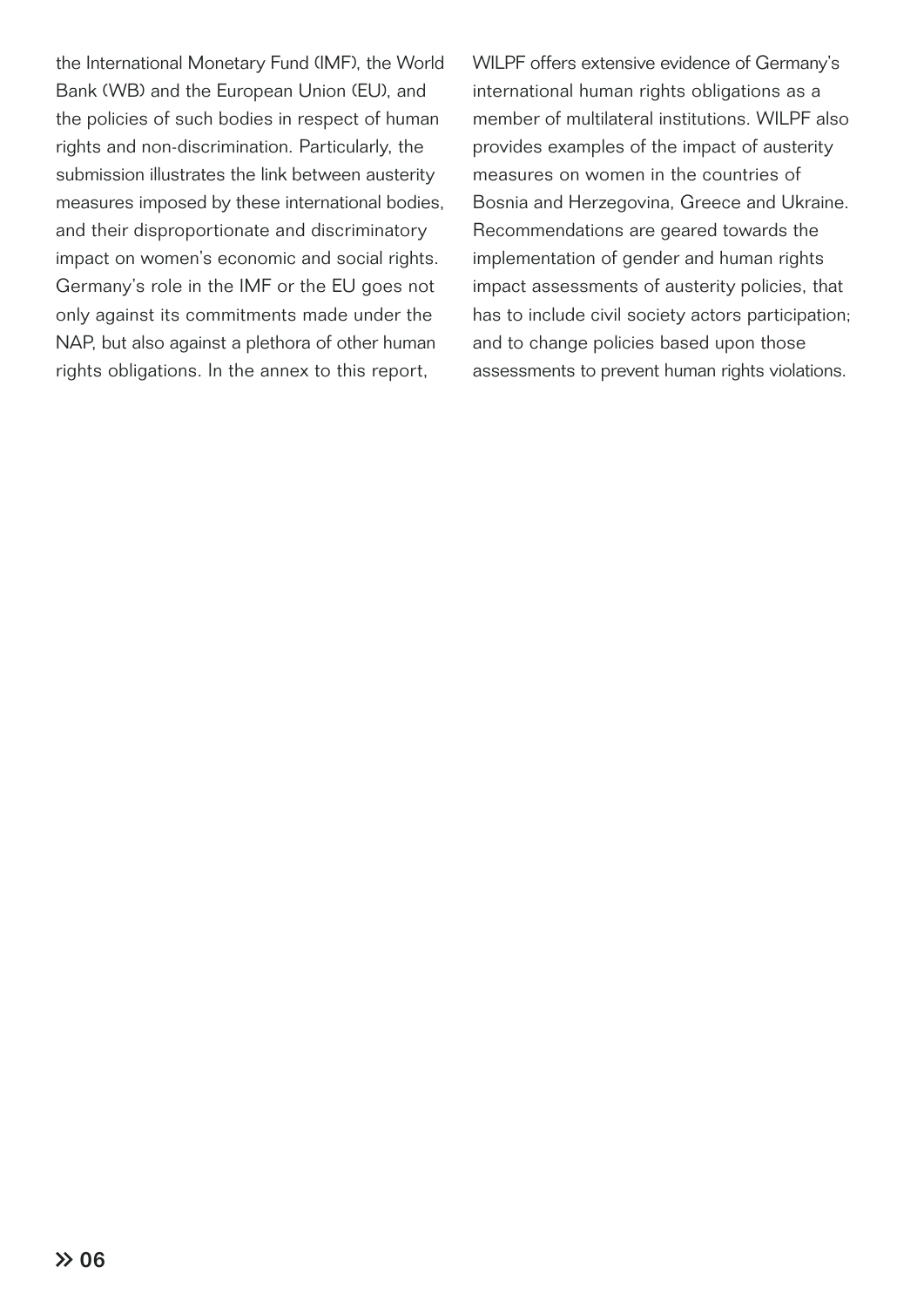# 2 | Implementation of the National Action Plan 1325 for the Period 2017-2020

The Security Council Resolution 1325 (UNSCR1325) and subsequent resolutions on Women, Peace and Security (WPS)**<sup>4</sup>** recognise the crucial need for women's participation and the inclusion of gender perspectives in conflict prevention, peace negotiations, humanitarian planning, peace-keeping operations, and postconflict peace-building and seek to ensure the promotion and protection of women's rights in armed conflict. Compelling research indicates that women's participation increases the probability of a peace agreement lasting at least two years by 20 per cent, and the probability of a peace agreement lasting 15 years by 35 per cent.**<sup>5</sup>**

WILPF therefore welcomes the Federal Government´s National Action Plan on Resolution 1325 (NAP) adopted for the period 2017-2020 that aims to ensure full implementation and policy coherence across ministries at the national, regional and international levels.**<sup>6</sup>** The NAP's measures seek to protect women and girls against violence in armed conflict, foster greater involvement of women in crisis prevention, conflict management and post-conflict peacebuilding and seek to strengthen and promote

the WPS Agenda at the national, regional and international level.**<sup>7</sup>**

However, Germany's NAP lacks specific budget allocation that would ensure sufficient resources for its implementation. It neither includes a monitoring mechanism nor concrete indicators to assess the implementation of the WPS Agenda on the ground. Furthermore, whilst the NAP spells out collaboration with civil society in the implementation and monitoring phase, civil society representatives were not included in the development, conceptualisation and drafting of the present NAP.**<sup>8</sup>**

We welcome the establishment of a consultative group of representatives of civil society and of the Ministries as part of the Inter-Ministerial Working Group, and the recognition of the valuable expert knowledge of civil society organisations, including women's organisations.**<sup>9</sup>** However, during past consultation processes, German state representatives have been reluctant to discuss anything beyond the pure provision of information by civil society. They have not been receptive to discuss concepts

**<sup>8</sup>**See pages 7 and 8, Germany's NAP1325 from 2017-2020, available at: http://www.auswaertiges-amt.de/cae/servlet/contentblob/756004/ publicationFile/223409/170111\_Aktionsplan\_1325.pdf

**<sup>4</sup>**UN Index S/RES/1325 (2000); UN Index S/RES/1820 (2009); S/RES/1888 (2009); S/RES/1889 (2010); S/RES/1960 (2011); S/RES/2106 (2013); S/RES/2122 (2013); S/RES/2242 (2015). See also: http://www.peacewomen.org/resolutions-texts-and-translations. **<sup>5</sup>**See UN Women (2015), Preventing Conflict, Transforming Justice, Securing the Peace. A Global Study on the United Nations Security Council resolution 1325, available at: http://peacewomen.org/sites/default/files/UNW-GLOBAL-STUDY-1325-2015%20(1).pdf See also http://peacewomen.org/security-council/2015-high-level-review-global-study. Furthermore, with only a five per cent increase in women's representation in parliament, a country becomes five times less likely to use violence when faced with an international crisis. A study of 58 conflict-affected states between 1980 and 2003 found the risk of relapse into war was near zero when at least 35 per cent of the post-conflict legislature were women. See Mary Caprioli and Mark Boyer, "Gender, Violence, and International Crisis," Journal of Conflict Resolution 45 (August 2001): 503-518 and Jacqueline H.R. Demeritt, Angela D. Nichols, "Female Participation and Civil War Relapse," Civil Wars 16, no. 3 (2014): 362. **<sup>6</sup>**For Germany's NAP1325 from 2017-2020, see: http://www.auswaertiges-amt.de/cae/servlet/contentblob/756004/ publicationFile/223409/170111\_Aktionsplan\_1325.pdf

**<sup>7</sup>**See page 6 of Germany's NAP1325 from 2017-2020, see: http://www.auswaertiges-amt.de/cae/servlet/contentblob/756004/ publicationFile/223409/170111\_Aktionsplan\_1325.pdf

**<sup>9</sup>**See page 8, Germany's NAP1325 from 2017-2020, see: http://www.auswaertiges-amt.de/cae/servlet/contentblob/756004/ publicationFile/223409/170111\_Aktionsplan\_1325.pdf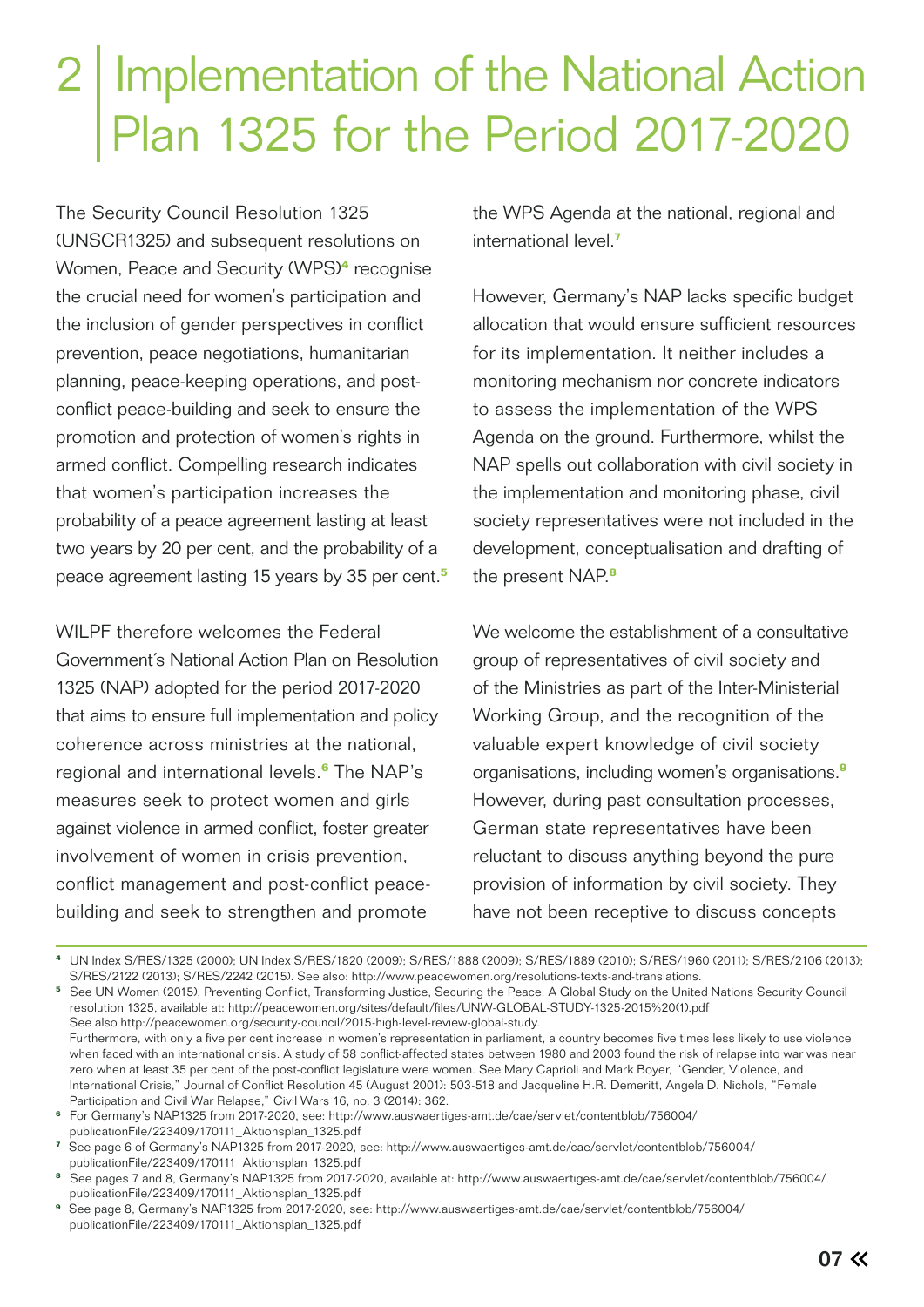such as militarised masculinities or conventionally understood security. Yet, these normative conceptualisations have far-reaching implications with respect to gender equality and peace and need to be addressed in discourses and policies around the WPS Agenda.

Against this backdrop, the NAP does not meet all of the criteria on effectiveness identified by the OSCE in an analysis of 27 National Action Plans that would ensure successful implementation of the UNSCR1325.**<sup>10</sup>**

# RECOMMENDATIONS

#### Germany should:

- Ensure specifically allocated, sufficient and sustained funding for the implementation of the NAP, with detailed roles and responsibilities for implementation of various ministries and agencies, and make that information publically available by the end of 2018;
- By 2019, establish a strong mechanism based on a specific list of indicators to evaluate and monitor the effectiveness of the implementation of UNSCR1325 and subsequent resolutions;
- Ensure continued cooperation with a broad range of civil society actors, based upon its commitments made in its NAP, as well as civil society's participation beyond the provision of information in order to challenge patriarchal notions, of, for instance, masculinity, security and other concepts;
- Ensure full involvement of civil society across the NAP cycle, including the conceptualisation and development to implementation and evaluation, for the next NAP as of 2020.

**<sup>10</sup>**Page 9-10, see OSCE (2014), OSCE Study on National Action Plans on the Implementation of the United Nations Security Council Resolution 1325. Available at: http://www.osce.org/secretariat/125727?download=true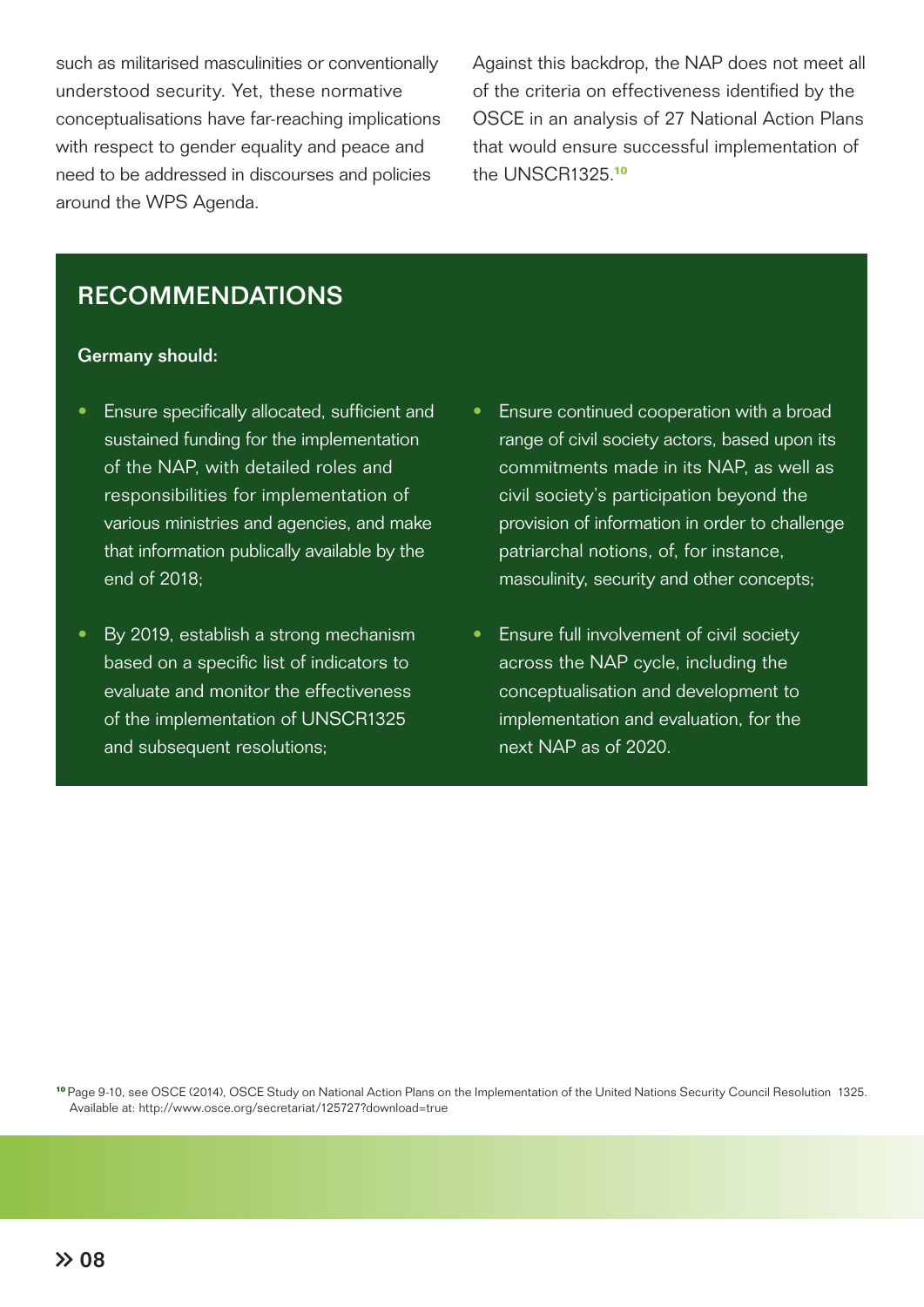# 3 The NAP1325 - Domestic Implementation

One of the main pillars of WPS Agenda encompasses prevention of conflict and violence, including sexual and gender-based violence. Conflict prevention requires creating human security and tackling root causes of conflict and violence through long-term prevention rather than through continued cycles of crisis response. Sustainable peace must be based on women's human rights, environmental protection, and political economies of gender justice. The UNSCR1325 Global Study also suggests that "women, peace and security is about preventing war, not about making war safer for women."**<sup>11</sup>** Preventing and responding to acts of gender-based violence, promoting women's meaningful participation and livelihoods and upholding women's rights are therefore vital for preventing conflicts and sustaining peace.

The principles of the WPS Agenda have to be applied to the national German context as well and mainstreamed in domestic policies, legislation and linked with everyday actions. The OSCE's analysis also emphasises that national implementation strategies on WPS are relevant for all countries, and not only for those involved in conflict and that states should examine how women and gender issues are included in their own structures and mechanisms dealing with peace and security domestically.**<sup>12</sup>** Crucially, the absence of generalised violence does not mean

that there is no risk of gender-based violence. Germany has committed to take measures to improve gender equality**<sup>13</sup>** and to increase women's representation in decision-making positions,**<sup>14</sup>** a crucial component of the WPS Agenda.



Small licence for weapons (*Kleiner Waffenschein)* - Picture retrieved from Wikimedia Commons

In light of these commitments, WILPF draws attention to the steep increase in the demand of so-called 'small' licences for weapons *(Kleiner Waffenschein)*. These include licences for alarm pistols, gas pistols, riot agents and similar weapons. From June 2015 to June 2016, the number of owners of *Kleine Waffenscheine* grew by 54 per cent.**<sup>15</sup>** Furthermore, registered *Kleine Waffenscheine* increased from 273,000 in September 2016 to 440,000 in the same month of 2017, according to the Ministry of Interior.**<sup>16</sup>**

**<sup>11</sup>**Chapter 8 of UN Women (2015), Preventing Conflict, Transforming Justice, Securing the Peace. A Global Study on the United Nations Security Council resolution 1325, available at http://wps.unwomen.org/pdf/CH08.pdf .

**<sup>12</sup>**OSCE (2014), OSCE Study on National Action Plans on the Implementation of the United Nations Security Council Resolution 1325. Available at: http://www.osce.org/secretariat/125727?download=true

**<sup>13</sup>**UPR II 124.71. Take measures to further improve the situation of gender equality (Norway); UPR II 124.72. Establish concrete goals to accelerate the achievement of substantive equality between women and men and ensure effective elimination of discrimination against women (Republic of Moldova).

**<sup>14</sup>**UPR II 124.74. Intensify the promotion of gender equality and encourage the presence of women in high- level positions (Djibouti); UPR II 124.157. Take further measures to promote equal representation of men and women in decision- making positions (State of Palestine)

**<sup>15</sup>**https://deutsche-wirtschafts-nachrichten.de/2016/08/21/deutsche-bewaffnen-sich-deutlicher-anstieg-bei-kleine

**<sup>16</sup>**http://www.spiegel.de/panorama/gesellschaft/kleiner-waffenschein-in-deutschland-laien-am-abzug-a-1118109.html m-waffenschein/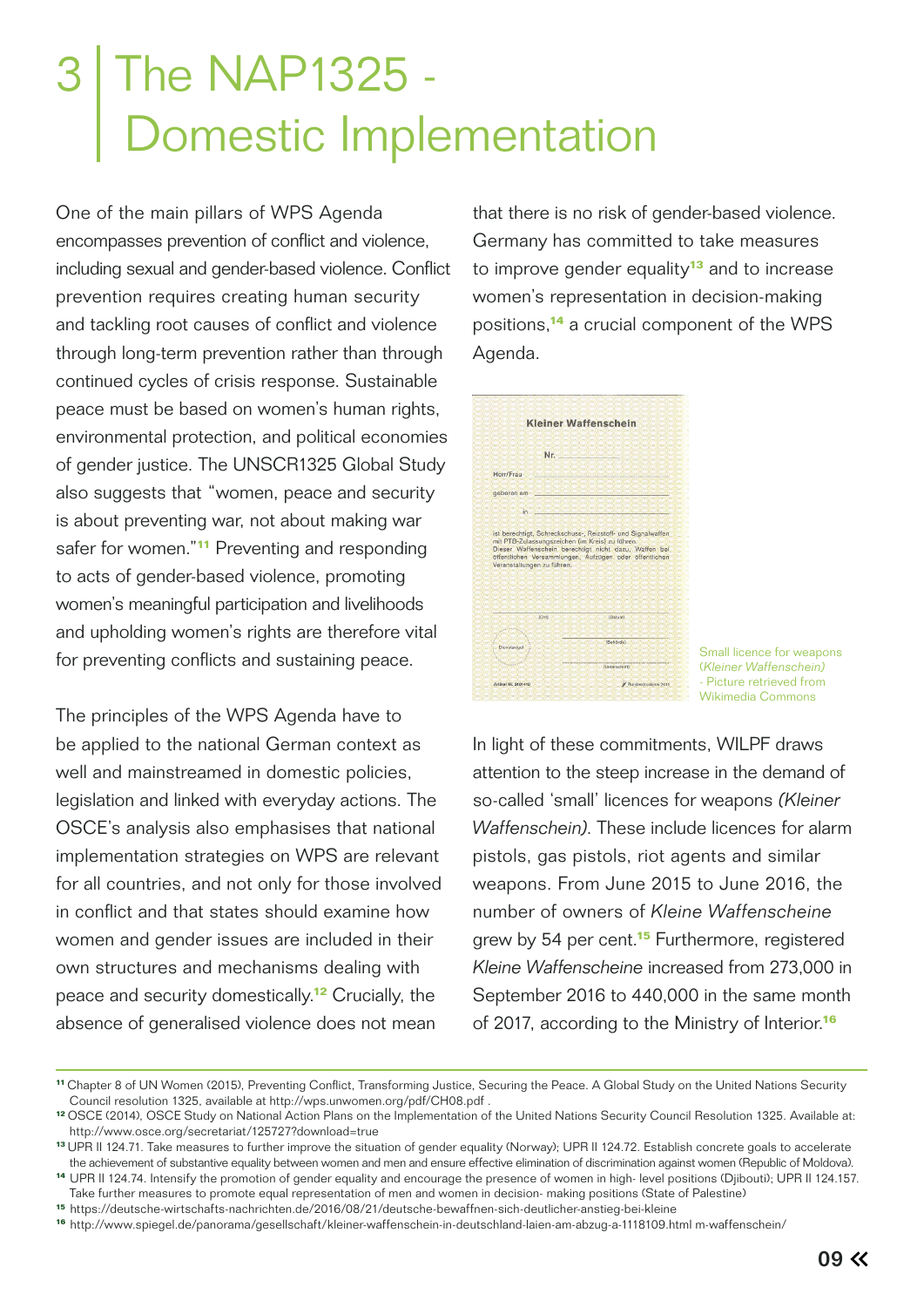The weapons covered by the *Kleine Waffenscheine* are comparatively easy to acquire. If they are kept at home, individuals above the age of 18 are allowed to acquire such weapons without the need for a licence. It is crucial to highlight that there is no official data of individuals possessing such weapons in their home. If they are carried on the street, individuals have to apply for a licence with the German Arms Agency. If the agency finds no previous criminal record, any individual is allowed to carry a weapon for a fee between 50 and 100 Euros, depending on the state *(Länder)*, without being trained on the weapon's responsible and proper use and without prior experience.**<sup>17</sup>** Experts have doubted the effectiveness of such weapons as a means of self-defence due to owners' lack of experience and have highlighted that they could even be used against owners if attacked.**<sup>18</sup>** Weapons such as alarm pistols can cause serious bodily harm and may burst eardrums. They can also cause death when blood vessels burst, caused by pulling the trigger in close proximity to the targeted individual. WILPF cautions that the increased securitisation of German society and the increased availability of these weapons may contribute to a rise in all forms of violence, including gender-based violence, which may

therefore pose a threat to women's security in particular.**<sup>19</sup>**

The surge in ownership of *Kleine Waffenscheine*  is partly fuelled by an amplified climate of fear and anti-immigrant sentiments.**<sup>20</sup>** Far-right political groups, such as Pegida or Alternative für Deutschland (AfD), continue to fuel such fears with the perceived threat and "otherness" of refugees. Seeking to mobilise the voting public, right-wing politicians deploy narratives about the threat of 'islamisation' and refugees' criminal tendencies.**<sup>21</sup>** Frauke Petry of AfD welcomed the increase of applications for these licences and claimed that every family should be able to protect itself.**<sup>22</sup>** Biased media reports and so-called 'fake news'**<sup>23</sup>** further contribute to increased sentiments of insecurity and a perceived disproportionate threat from refugees.**<sup>24</sup>**

As a result, in 2016, according to Eurobarometer, 59 per cent of German respondents had negative attitudes towards non-EU immigrants;**<sup>25</sup>** 61 per cent believed that welcoming refugees would increase domestic terrorism.**<sup>26</sup>** One of the most striking illustrations of the German population becoming worryingly xenophobic is the outcome of the September

**<sup>17</sup>**http://www.spiegel.de/panorama/gesellschaft/kleiner-waffenschein-in-deutschland-laien-am-abzug-a-1118109.html

**<sup>18</sup>**http://www.zeit.de/gesellschaft/zeitgeschehen/2016-10/waffenbesitz-kleiner-waffenschein-deutschland-kriminalitaet

**<sup>19</sup>**Whilst it should be emphasised that arms such as alarm pistols, gas pistols etc. are not in the same category as firearms, they may be mistaken for real guns. The CEDAW Committee, OHCHR and the Human Rights Council are among the human rights bodies that have recognised that the presence of arms threatens women's security. See for instance CEDAW Committee General Comment 35, UN Index CEDAW/GR/35 14 July 2017, paragraph 42; OHCHR report on Human rights and the regulation of civilian acquisition, possession and use of firearms UN Index A/ HRC/32/21, 5 April 2016, for instance paragraphs 7, 21, 22, 23, 26; and HRC Resolution 24/35 (2013): "Impact of arms transfers on human rights in armed conflicts", paragraphs 1 and 2; HRC Resolution 26/16 (2014): "Human rights and the regulation of civilian acquisition, possession and use of firearms", paragraph 1; HRC Resolution 29/10 (2015): "Human rights and the regulation of civilian acquisition, possession and use of firearms", paragraph 1; and HRC Resolution 32/12 (2016): "Impact of arms transfers on human rights", paragraphs 1 and 2 WILPF has also pointed out that femicides are strongly correlated with the level of firearms availability. See http://wilpf.org/the-impact-of-firearms on-women/

**<sup>20</sup>**http://www.spiegel.de/panorama/gesellschaft/kleiner-waffenschein-alle-infos-im-ueberblick-a-1071966.html

**<sup>21</sup>**http://www.abendzeitung-muenchen.de/inhalt.lumpenproletariat-quotenneger-schiessbefehl-so-fremdenfeindlich-ist-die-afd-eine zitatesammlung.7608283f-6291-44bf-b4f0-16033928e83c.html. See also: Koch (2016), AfD und Pegida: Rassismus im Anmarsch? Rechtspopulismus, Fremdenfeindlichkeit und Islamophobie 2015-2016

**<sup>22</sup>** https://deutsche-wirtschafts-nachrichten.de/2016/08/21/deutsche-bewaffnen-sich-deutlicher-anstieg-bei-kleinem-waffenschein/

**<sup>23</sup>**http://www.faz.net/aktuell/politik/inland/geruechte-im-internet-wie-falschmeldungen-die-terrorangst-schueren-14356204.html

**<sup>24</sup>**http://www.sueddeutsche.de/muenchen/fluechtlinge-die-angst-der-frauen-laesst-sich-nicht-wegargumentieren-1.2871605-2

**<sup>25</sup>**http://data.europa.eu/euodp/en/data/dataset/S2130\_85\_2\_STD85\_ENG

**<sup>26</sup>**http://www.pewresearch.org/fact-tank/2016/09/16/european-opinions-of-the-refugee-crisis-in-5-charts/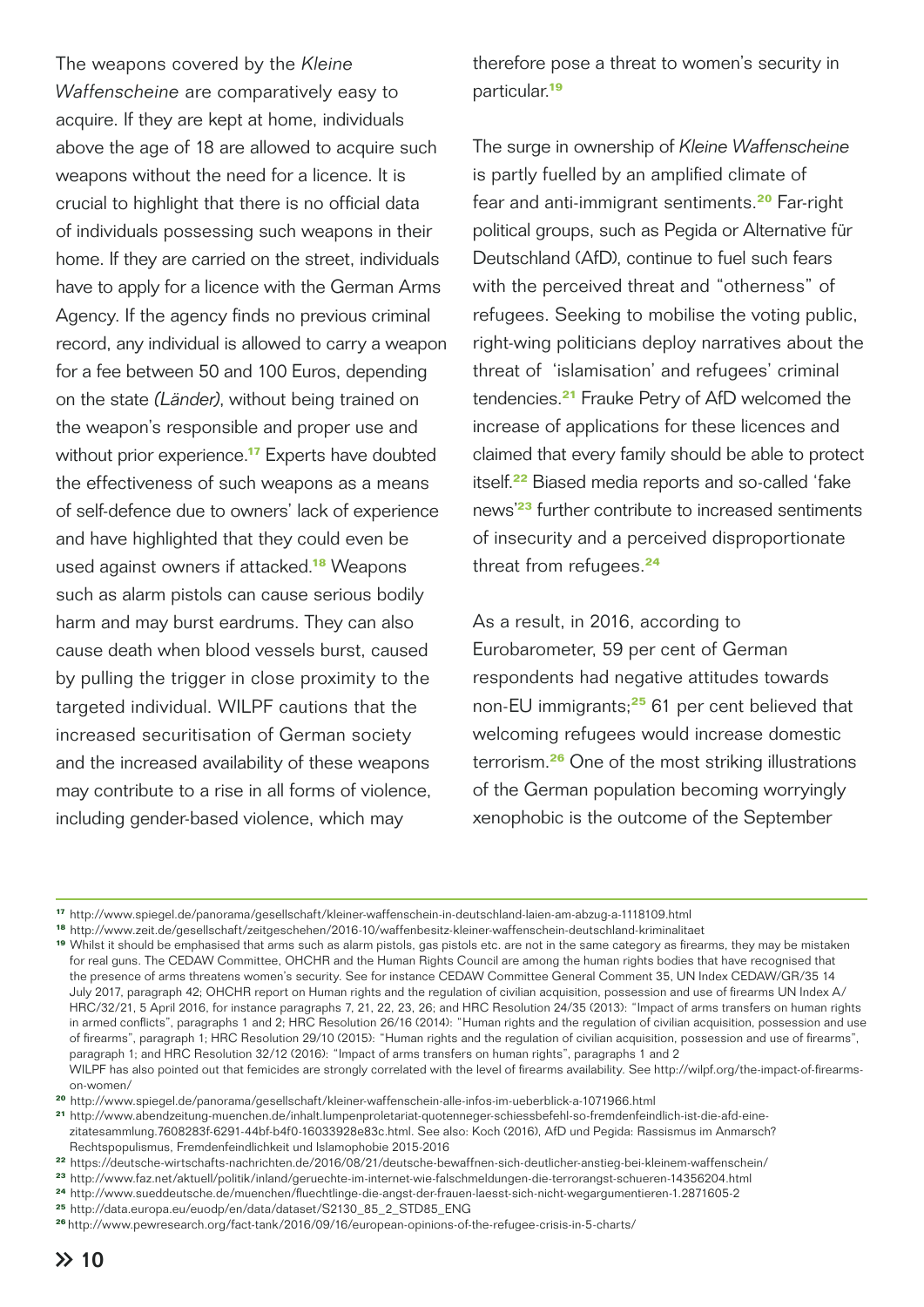2017 elections: the far-right party AfD has entered parliament as the third-largest party.**<sup>27</sup>**

In the previous UPR cycles, Germany committed to take measures to avoid such stigmatisation and negative stereotyping of migrants and minorities.**<sup>28</sup>** Furthermore, it committed to "take effective measures to prevent the dissemination of racist and xenophobic speeches on the Internet and through the media".**<sup>29</sup>** Against this backdrop, WILPF welcomes the development of an updated National Action Plan against Racism and specifically its implemented and

envisioned measures and policies to prevent the increase of racist attitudes and actions towards refugees.**<sup>30</sup>**We also particularly welcome the establishment of the joint "Forum against Racism" of civil society organisations and the government as an internal platform for exchange and discussions.**<sup>31</sup>** In light of continuous racist attacks and hate speech directed towards immigrants and refugees, prevalent at all levels of society, and the threat of a general societal shift to the right, WILPF Germany will monitor the implementation of the National Action Plan against Racism closely.

**27** https://www.theguardian.com/world/ng-interactive/2017/sep/24/german-elections-2017-latest-results-live-merkel-bundestag-afd

**<sup>28</sup>**UPR I 81.18: Take the necessary measures to avoid the stigmatization of migrants and ethnic or religious minorities living in the country and to ensure that they do not become the subject of racism, racial discrimination, xenophobia and other forms of related intolerance, including the prohibition of any organization and propaganda based on racist or xenophobic ideologies (Cuba); UPR II 124.189: Continue their efforts to eliminate stereotypical attitudes about migrants and to increase measures to protect them (State of Palestine); UPR II 24.192: Continue its efforts to change the perception of the general public and government officials, vis-à-vis minorities (Thailand); UPR II 24.85: Take effective measures to prohibit any manifestations of discrimination and racism (Uzbekistan); UPR II 124.95: Strengthen its efforts to prevent racism and related phenomena (Senegal); UPR II 124.96: Continue efforts to address racism, discrimination and xenophobia (Trinidad and Tobago).

<sup>29</sup> UPRII 124.88 (China). See also: UPR I 81.17: Take effective measures to counter the incitement to discrimination and violence in the media (Islamic Republic of Iran); respect its commitments and take necessary measures to combat incitement to discrimination and violence in the media (Djibouti); UPR II 124.114: Take necessary measures to eradicate the trend and/or the dissemination, through the media and by public officials, of stereotypes that might encourage discrimination against migrants, especially migrant women (Argentina); UPR II 124.98: Strengthen all necessary measures to effectively prohibit and prevent incitement to hatred and racist propaganda, particularly on the Internet, including by ensuring awareness of the problem at the federal and Länder levels (Uruguay); UPR II 124.99: Take effective legal measures to prevent and combat the dissemination of racist, xenophobic and Islamophobic propaganda, particularly in the press and on the internet (Iran (Islamic Republic of)); UPR II 124.105: Step up its efforts to prohibit and prevent hate speech and racist propaganda including on the internet and to increase public awareness on this issue (Malaysia).

**<sup>30</sup>**See here for the updated National Action Plan against Racism https://www.bmfsfj.de/blob/116798/72771122e62aadf97f1137f4a98e230b/ nationaler-aktionsplan-rassismus-data.pdf

**<sup>31</sup>**See page 187, updated National Action Plan against Racism: https://www.bmfsfj.de/blob/116798/72771122e62aadf97f1137f4a98e230b/ nationaler-aktionsplan-rassismus-data.pd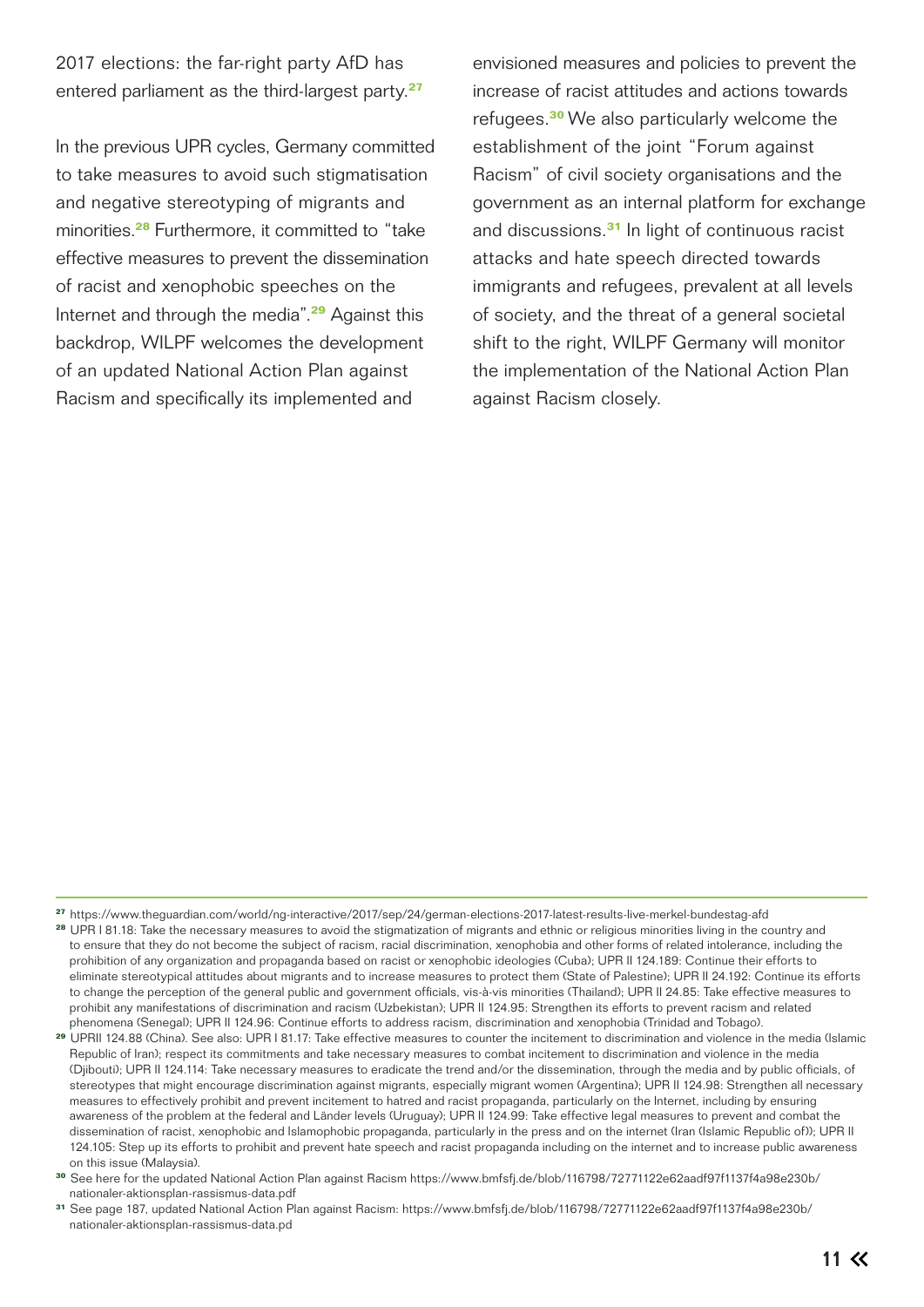# RECOMMENDATIONS

#### Germany should:

- In line with its commitment in manifold accepted UPR recommendations and its updated National Action Plan against Racism, immediately follow up on these commitments and take necessary measures to counter the narrative by media and right-wing political groups that stereotypes migrants and refugees and that could lead to perceived increased levels of insecurity;
- Specifically, implement measures to promote a welcoming political climate for refugees. As accepted by Germany in previous UPR cycles,**<sup>32</sup>** it should raise public awareness about the impact of xenophobic propaganda. By 2018, Germany should implement positive awareness-raising campaigns, together with civil society, counteracting fearful tendencies and stereotypes against

refugees and immigrants and seeking to integrate them;

- Immediately support civil society groups that carry out awareness raising campaigns about the risks associated with an increase of 'small' weapon licence ownerships;
- By mid 2018, collect data about a potential correlation between an increase of Kleine Waffenscheine and incidents of violence including gender-based violence, and consider each licence application carefully;
- By 2019, collect data on the use in public spaces of unlicensed weapons of the type covered by the *Kleiner Waffenschein* and consider always licencing those types of weapons even those that are supposedly only kept at home.

**<sup>32</sup>**For instance UPR II 124.105: Step up its efforts to prohibit and prevent hate speech and racist propaganda including on the internet and to increase public awareness on this issue (Malaysia) and UPR 124.107: Further strengthen its overall law enforcement to effectively combat all forms of race related crimes and hate speech as well as to raise public awareness in this field (Republic of Korea)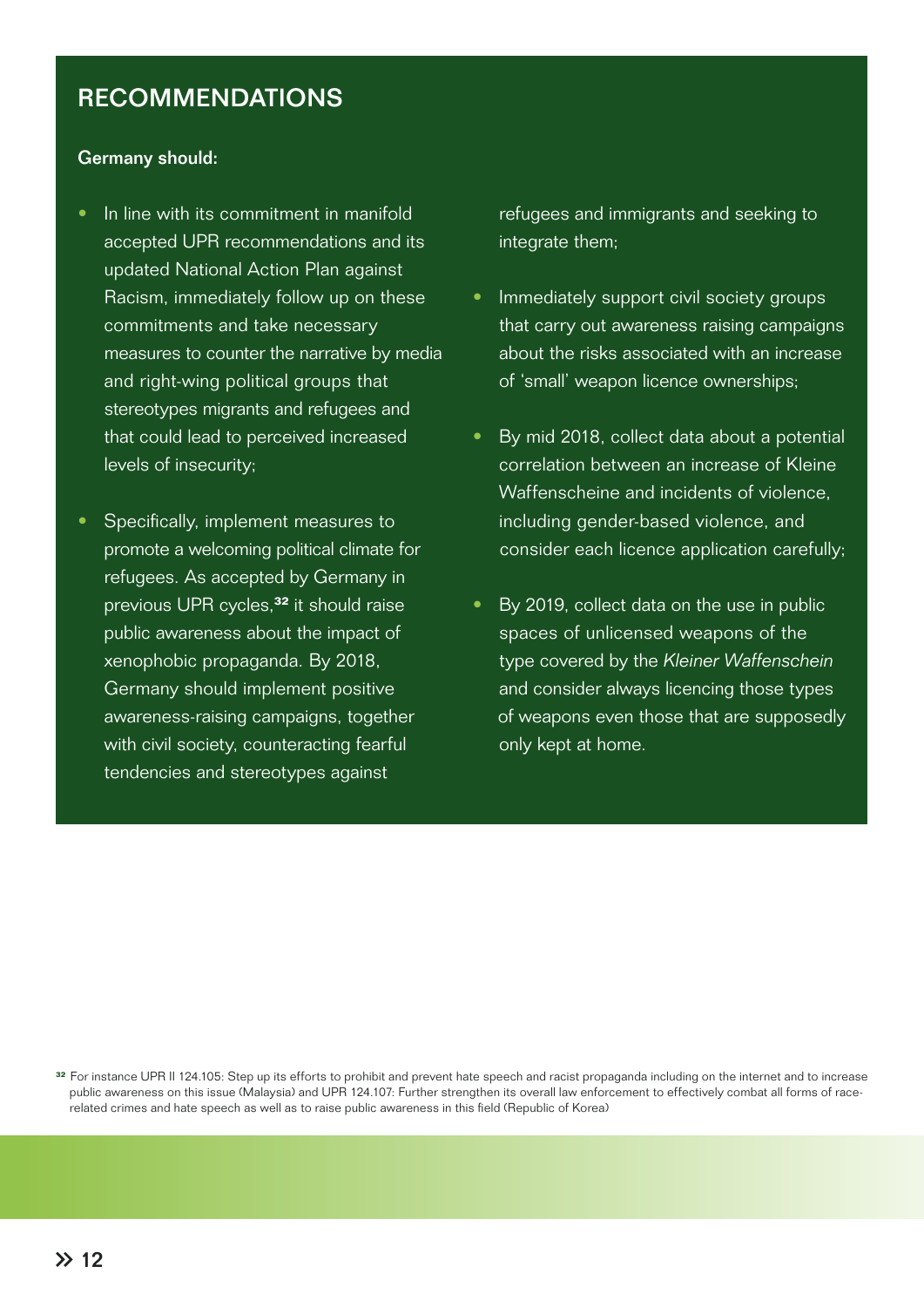# 4 The NAP 1325 - Women Asylum Seekers and Refugees

The following information is relevant to both asylum seekers and refugees, accordingly references to refugees in this document include asylum seekers. The prevention and protection pillar of the WPS Agenda is not effectively realised for women refugees in Germany. Despite Germany's commitment as per UPR II 124.75**<sup>33</sup>** and its commitment set out in the NAP,**<sup>34</sup>** refugee women face numerous forms of gender-based violence.

Refugee centres are typically overcrowded, often with no sex-separated toilet facilities, no separate housing and lack of proper locks, which has led to many cases of sexual assaults. For instance, a recent report by IRIN (formerly Integrated Regional Information Networks) indicates that women in refugee camps in Berlin face grossly inadequate protection from sexual and gender-based violence. According to the report, "minimum standards are not legally binding and rarely enforced or monitored [and] dozens of women [...] experienced sexual harassment, a lack of support, and reported living in fear of being assaulted."**<sup>35</sup>**

There is no formal national mechanism in place that would identify gender-based violence cases

against refugees. Such cases remain largely under-reported as female refugees are hesitant to report incidences of sexual assault. This is partly due to their inexperience with regards to the German legal system, and partly due to the fact that the likelihood of reporting is further diminished when the perpetrators are family members or security guards working at the centres.**<sup>36</sup>**

WILPF Germany has spoken to some women and men refugee activists, who themselves had to live in refugee camps in Berlin for more than a year. Whilst they appreciated the existence of so-called *Frauenhäuser* (women's houses) for women refugees to go if they have suffered from violence, interviewees have highlighted that many women do not know about their existence due to a lack of information and language barriers,**<sup>37</sup>** and that sometimes, Frauenhäuser do not have sufficient capacities to take in all the women in need of protection.

They have confirmed that sexual harassment in Berlin's refugee camps is common. Often, security guards are of the same cultural background as refugee women and if women decide to abandon traditions and practices from

**<sup>33</sup>**UPR II 124.75: Continue its efforts in combatting discrimination of women, particularly in its public policies for immigrant women and refugee women as well as those belonging to minorities, which CEDAW pointed out may be subject to multiple forms of discrimination in respect of education, heath, employment and social and political participation (Paraguay).

**<sup>34</sup>**See page 22, "Advocate for women and girls to receive better protection from sexual and gender-specific violence both in their countries of origin and in contexts of displacement, and for survivors to have access to medical, psychological and legal support." "Support for the development and dissemination of sensitisation campaigns in situations of displacement (camp / non- camp, refugees and internally displaced persons) on gender specific violence, especially for men and boys."

**<sup>35</sup>**For more information, see IRIN (2017), "Women refugees at risk of sexual assault in Berlin shelters". Available at: https://www.irinnews.org/ investigations/2017/05/10/women-refugees-risk-sexual-assault-berlin-shelters

**<sup>36</sup>** https://www.hertie-school.org/the-governance-post/2017/04/strangers-strange-land-experience-female-refugees-germany/.

<sup>&</sup>lt;sup>37</sup> For instance, interviewees reported that the hotline for Frauenhäuser requires the women to find somebody who speaks fluent German for translation. English is not enough.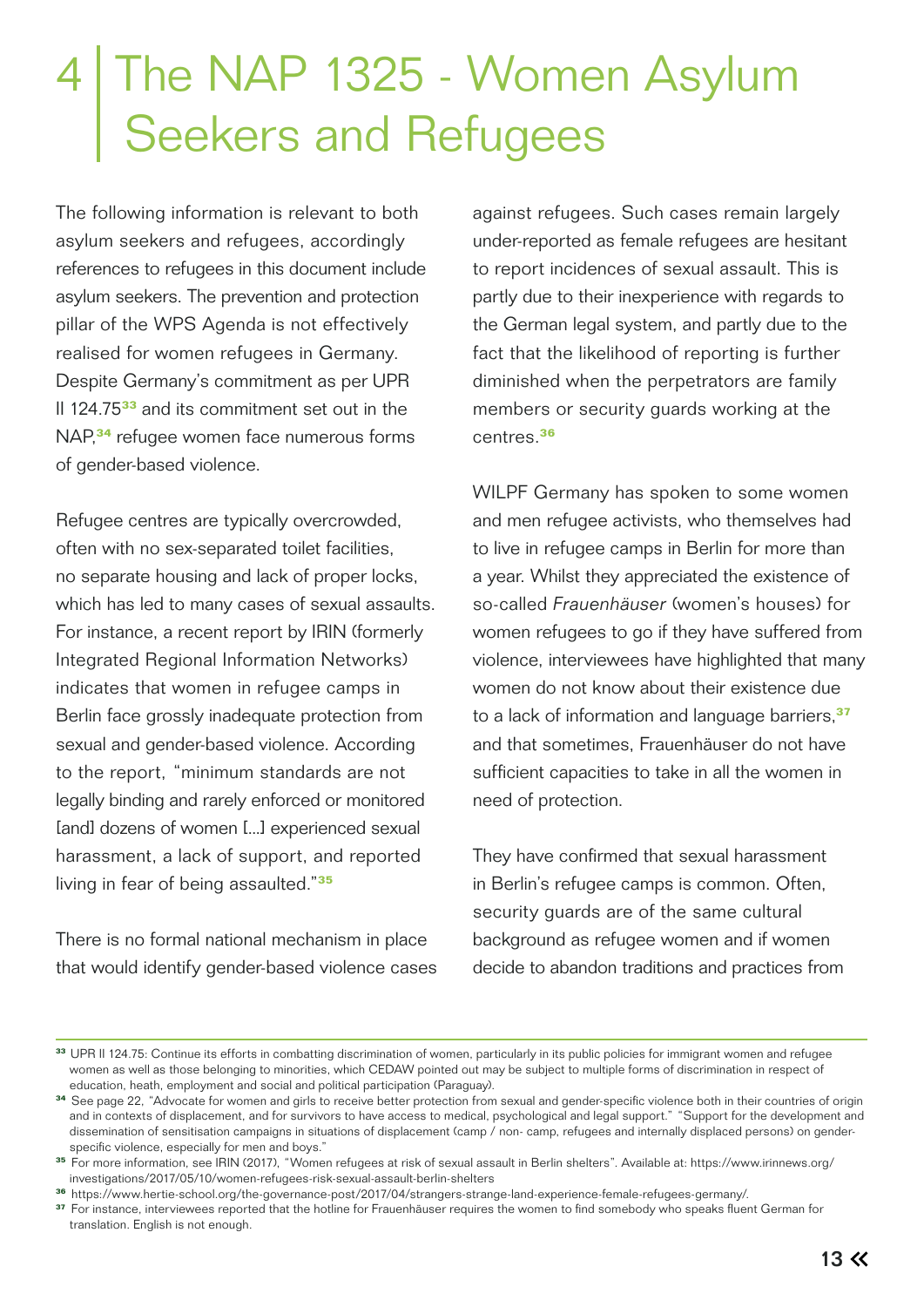their country of origin, they may not only face violence by their own family members, but also by security guards. Our interviewees also noted that even if the police was called, cases of gender-based violence, perpetrated by security forces, are being dropped due to language barriers and a supposed lack of witnesses.

#### Berlin's LAF (*Landesamt für*

*Flüchtlingsangelegenheiten,* County Office for Matters relating to Refugees) has put in place a control mechanism by which office representatives announce their visit to camps in advance, and question few refugees living in that camp about their living conditions. WILPF Germany was told that sometimes, language barriers and security guards' denial of any wrongdoing result in a lack of accountability. The fact that refugees have to continue living in the same camp and have to see the same security guards every day may also prevent them from reporting any abuses against them.

Refugee activists have also highlighted the absurd securitisation of refugee camps that are exclusively for women and children. According to one interviewee, who stayed in the refugee camp *Rathaus Friedenau* in Berlin, for 400 individuals there were less than ten social workers and teachers, while there were 70 security guards, with 50 of them present at any given shift. She highlighted the stressful and often re-traumatising impact that the presence of security men can have on women coming from highly violent, repressive and volatile conflict settings.

In previous UPR cycles, Germany committed to "continue its efforts in combatting discrimination of women, particularly in its public policies for [...] refugee women [...], which [...] may be subject to multiple forms of discrimination in respect of education, health, employment and social and political participation".**<sup>38</sup>** Nevertheless, health care provisions are often restricted to emergency care of acute diseases. The provision of emergency post-rape care, including postexposure prophylaxis, antibiotics, and emergency contraception has been reported to be at the discretion of individual hospitals.**<sup>39</sup>**

Furthermore, many policy prescriptions towards improving the lives of female refugees tend to treat them solely as victims who require protection, without actively engaging them in the discourse on refugee policies.**<sup>40</sup>** Strikingly, those camps where refugee women have been consulted in the design and implementation of protection strategies are much safer.**<sup>41</sup>** From WILPF Germany conversations with refugee activists, it is also clear that more projects and language courses have to be in place to increase women refugee's participation in protection strategies and other decision-making processes.

In 2016, the European Parliament's Committee on Women's Rights and Gender Equality put forth a report calling for gender-sensitive processing mechanisms for female refugees.**<sup>42</sup>** General Recommendation (GR) 32 by the Committee on the Elimination of Discrimination against Women (CEDAW Committee) also addresses gender-

**<sup>38</sup>**UPR II 124.75: Continue its efforts in combatting discrimination of women, particularly in its public policies for immigrant women and refugee women as well as those belonging to minorities, which CEDAW pointed out may be subject to multiple forms of discrimination in respect of education, heath, employment and social and political participation (Paraguay)

**<sup>39</sup>**Women's Refugee Commission (2016), "Falling through the cracks – Refugee Women and Girls in Germany and Sweden" Available at: http://www.refworld.org/pdfid/56ef98954.pdf

**<sup>40</sup>**https://www.hertie-school.org/the-governance-post/2017/04/strangers-strange-land-experience-female-refugees-germany/

**<sup>41</sup>**http://www.womenpeacesecurity.org/resource/statement-unsc-sexual-violence-open-debate-may-2017/

**<sup>42</sup>**http://www.europarl.europa.eu/sides/getDoc.do?pubRef=-%2f%2fEP%2f%2fTEXT%2bREPORT%2bA8-2016-0024%2b0%2bDOC%2bXML%2bV0 %2f%2fEN&language=EN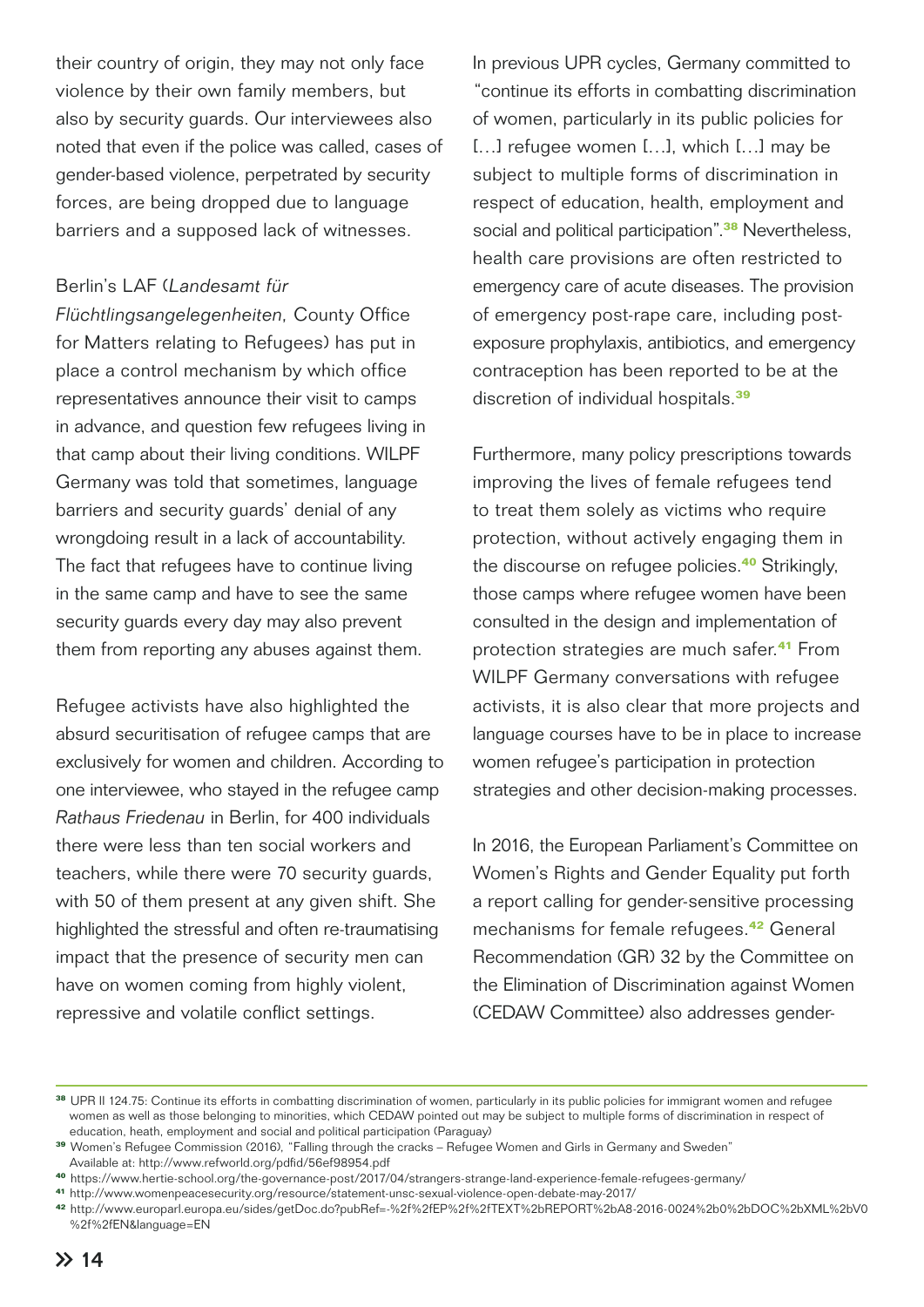related dimensions of refugees and highlights state parties' obligations to "to prevent and investigate acts of discrimination against women that are perpetrated by non-State actors, to prosecute and adequately punish perpetrators of such acts and to provide reparations to women who are victims of discrimination".**<sup>43</sup>** As per UPR II 124.196, Germany also committed to "take into consideration the

full spectrum of international refugee and human rights law and standards when considering issues related to asylum seekers".**<sup>44</sup>** Germany has also signed the Istanbul Convention, which requires the development of gender-sensitive reception procedures and support services for asylumseekers as well as gender guidelines and gendersensitive asylum procedures.**<sup>45</sup>**

# RECOMMENDATIONS

#### Germany should:

- Increase efforts to mainstream the WPS Agenda in domestic policies, particularly with respect to women refugees in Germany, including by promoting policy coherence in the implementation of Sustainable Development Goals (SDGs), particularly SDGs 5.2 on gender-based violence, 16.4 on arms, and 17.14 on policy coherence;
- Guarantee access to justice for refugee women and collect disaggregated data on incidents of gender-based violence against women refugees by mid 2018, including by adopting a global compact for safe, orderly and regular migration with gender equality at its core;
- Immediately implement or improve a mechanism by which the LAF**<sup>46</sup>** or comparable entities deploy more regular control visits in refugee camps. Those visits should be unannounced and accompanied

by a translator, so as to facilitate any reporting of gender-based violence;

- Ensure the widespread dissemination and translation of information to women refugees about the existence of Frauenhäuser and other initiatives providing protection to refugee women, as well as on women's rights and gender equality through, inter alia, workshops and language and integration courses and increase the financial support to Frauenhäuser and similar initiatives by 2018;
- Train all security staff in refugee reception centres on gender, the protection of women from gender-based violence, and about their key responsibility to abdicate from perpetuating patriarchal gender stereotypes and ensure that refugee women, who have come to Germany by themselves or only with their children, can live in women-only facilities with trained women-only security staff by 2019;

**<sup>43</sup>**UN Index CEDAW/C/GC/32, paragraph 8

**<sup>44</sup>**UPR II 124.196: Take into consideration the full spectrum of international refugee and human rights law and standards when considering issues related to asylum seekers (Brazil)

**<sup>45</sup>**Council of Europe Treaty Series – No. 210, Council of Europe Convention on preventing and combating violence against women and domestic violence, Article 60 (3)

**<sup>46</sup>***Landesamt für Flüchtlingsangelegenheiten*, County office for matters relating to refugees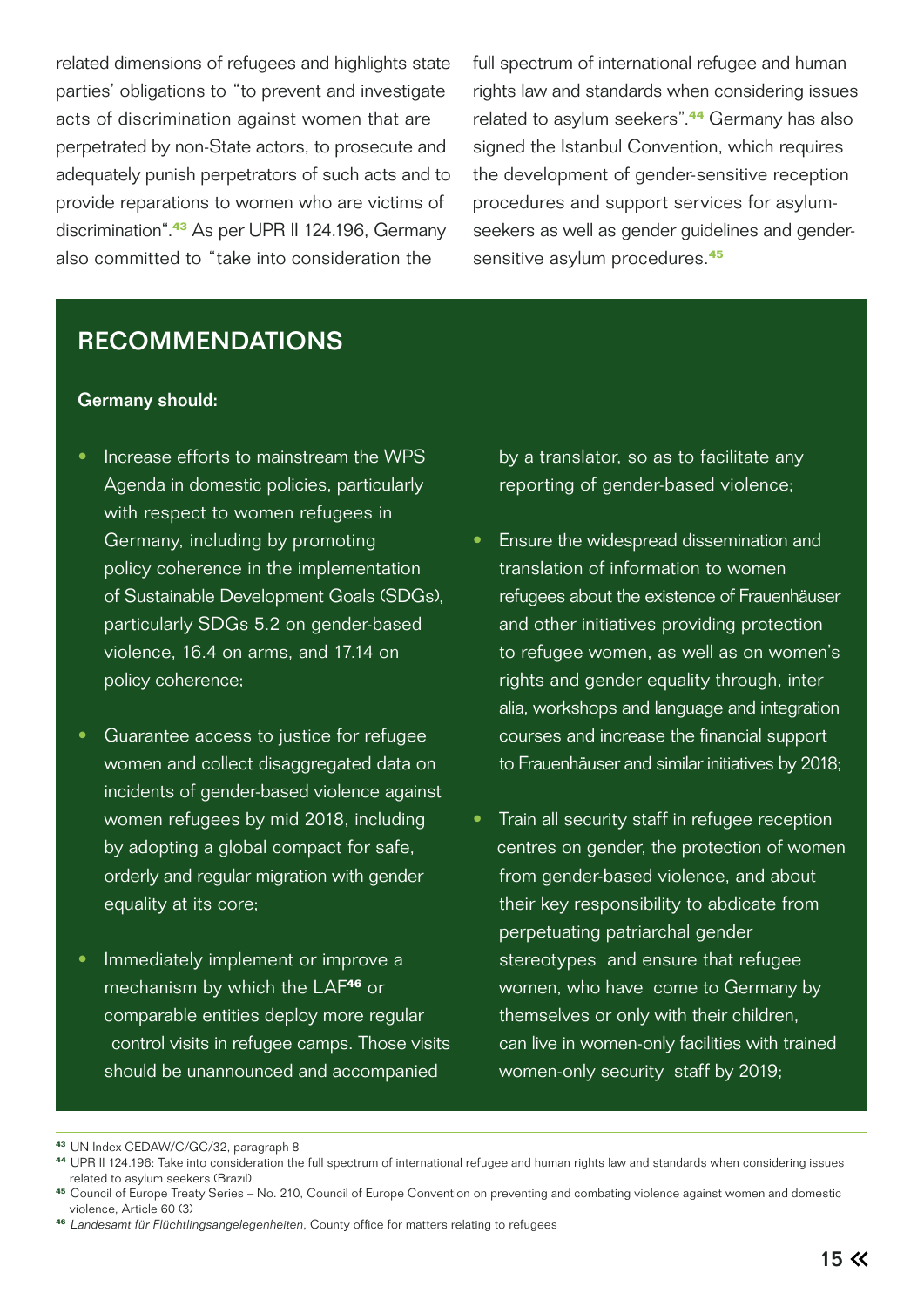- Guarantee full access to sexual and reproductive health and rights, including access to safe abortion, allocate additional resources to healthcare provision as a matter of urgency and ensure comprehensive and adequately resourced programmes to address the unmet short- and long-term health needs of women refugees, including psychosocial and trauma counselling;
- Immediately ensure the involvement of female refugees in policy-making that affect them and greater representation of female refugees in organisations that work on refugee-related issues in order to improve the security and comprehensiveness of services provided to refugees. Increase availability of language courses to remove any language barriers.
- Immediately proceed to ratifying the Istanbul Convention.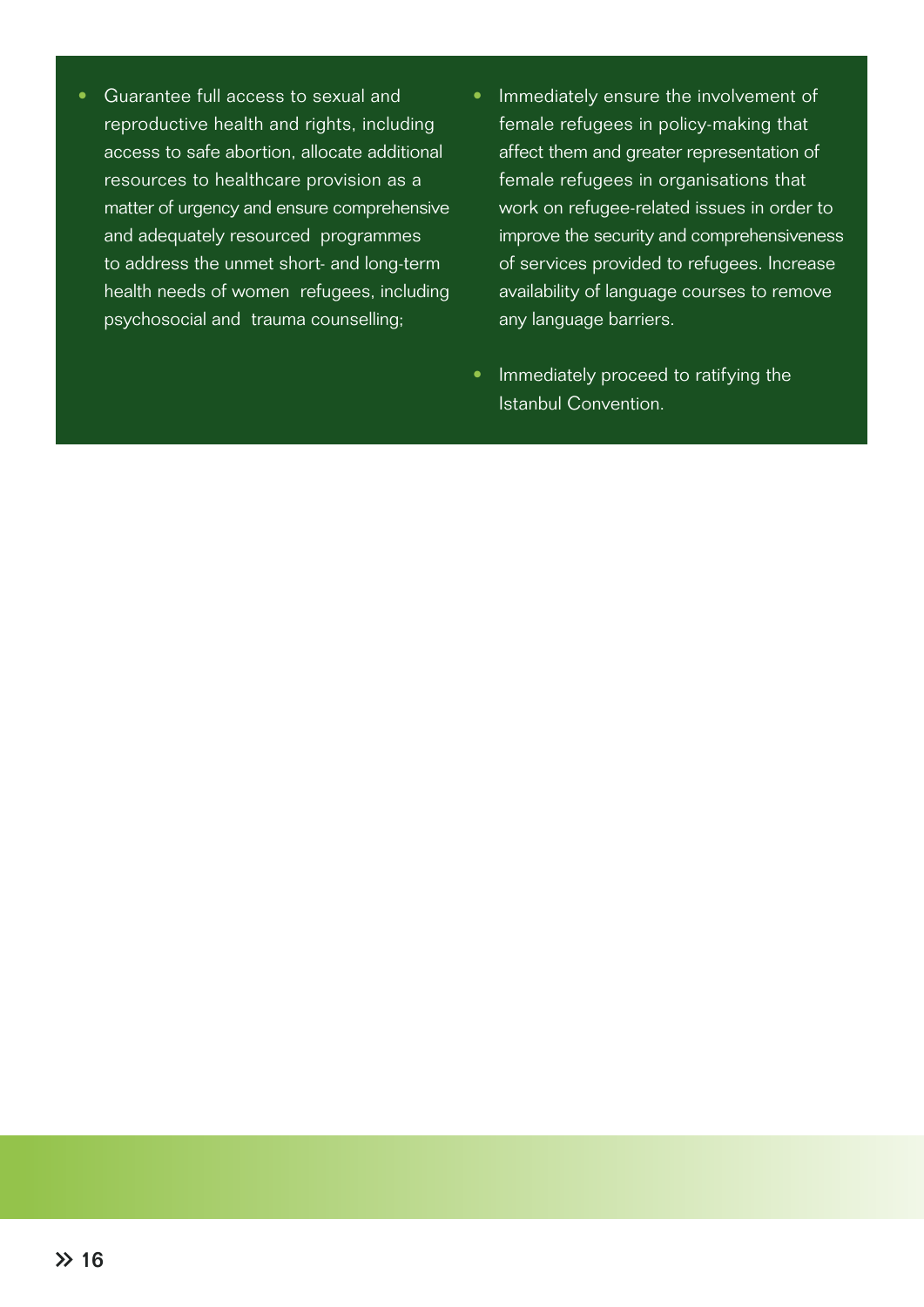# 5 The NAP 1325 - External | Implementation: Arms Transfers

Preventing conflict is an essential aspect of implementing the Women, Peace and Security (WPS) Agenda. As part of the prevention pillar in its NAP, Germany aims to "more strongly integrate a gender perspective into planning and carrying out disarmament and arms control projects".**<sup>47</sup>** The NAP clearly addresses women's important role in disarmament efforts and recognises arms as a risk to women's security.

As per UPR II 124.62, Germany committed to continue to work in the field of human rights worldwide;**<sup>48</sup>** and per UPR II 124.42, it accepted to align its national legislation with international human rights standards.**<sup>49</sup>** Fulfilling those commitments and the NAP's pledges, as well as realising holistic action on the WPS Agenda, requires a thorough revision of Germany's defence and security policy, including its practices on arms exports and their impact on the risk of increased sexual and gender-based violence in importing countries.

In 2013, Germany was the world's third top exporter of small arms and light weapons.**<sup>50</sup>** Germany's arms exports almost doubled in 2015 to their highest level since the beginning of this century.**<sup>51</sup>** From January 2017 to June 2017, the government granted export licenses of small arms and light weapons worth 31.7 million euros, almost three times as much than in the same period in 2016. India was the second-largest receiver of German arms in the first half of 2017.**<sup>52</sup>**

Germany does have well-developed export control standards**<sup>53</sup>** and offers substantive financial and technical support to other governments to develop and improve their arms control standards. This has to be positively noted.

However, a lack of transparency is inherent in the decision-making process for granting export licenses. The *Bundessicherheitsrat*  (German Federal Security Council), composed of a selected board of the German federal government, is the competent institution for granting export licenses. The decision-making process is kept secret and parliamentarians and the public are often notified only after decisions have been taken. Information about arms exports can be accessed in the annual arms exports report. These reports lack specificity, and are

**<sup>47</sup>**Germany's NAP1325 from 2017-2020, page 13. Available at: http://www.auswaertiges-amt.de/cae/servlet/contentblob/756004/ publicationFile/223409/170111\_Aktionsplan\_1325.pdf

**<sup>48</sup>**UPR II 124.62: Continue to work in the field of human rights worldwide (Chad)

**<sup>49</sup>**UPR 124.42: Align its national legislation with international human rights standards (Iraq)

**<sup>50</sup>**"In 2013, the top exporters of small arms and light weapons (those with annual exports of at least USD 100 million) were (in descending order) the United States, Italy, Germany, Brazil, Austria, South Korea, Turkey, the Russian Federation, the Czech Republic, Israel, Belgium, Croatia, China, Switzerland, Japan, and Spain." Pavesi, I. (2016), "Trade update 2016 - Transfers and transparency" Small Arms Survey, Available at http://www.smallarmssurvey.org/fileadmin/docs/S-Trade-Update/SAS-Trade-Update.pdf

**<sup>51</sup>**Reuters (2016), "German arms exports almost doubled in 2015: report, available at: http://www.reuters.com/article/us-germany-arms idUSKCN0ZL23R. See Military Equipment Export Reports: The total amount doubled from €3,3 billion in 2002 (http://ruestungsexport- info. de/fileadmin/media/Dokumente/Zahlen\_\_\_Fakten/Jahresbericht\_BReg/ruestungsexportbericht2002.pdf, p. 3) to €7,86 billion in 2015 (http://ruestungsexport-info.de/fileadmin/media/Dokumente/Zahlen\_\_\_Fakten/Jahresbericht\_BReg/Ruestungsexportbericht-2015.pdf., p. 2)

**<sup>52</sup>**"Deutsche Firmen liefern wieder mehr Kleinwaffen", Tobias Schulze, TAZ (Die Tageszeitung), Article in the printed edition, 5 September 2017

**<sup>53</sup>**For more information, see page 4 of WILPF and ECCHR (2017), The Impact of Germany's Arms Transfers on Women. Germany´s Extraterritorial Obligations under CEDAW. Available at http://wilpf.org/wp-content/uploads/2017/02/CEDAW-Shadow-Report-on-Germany\_20170130.pdf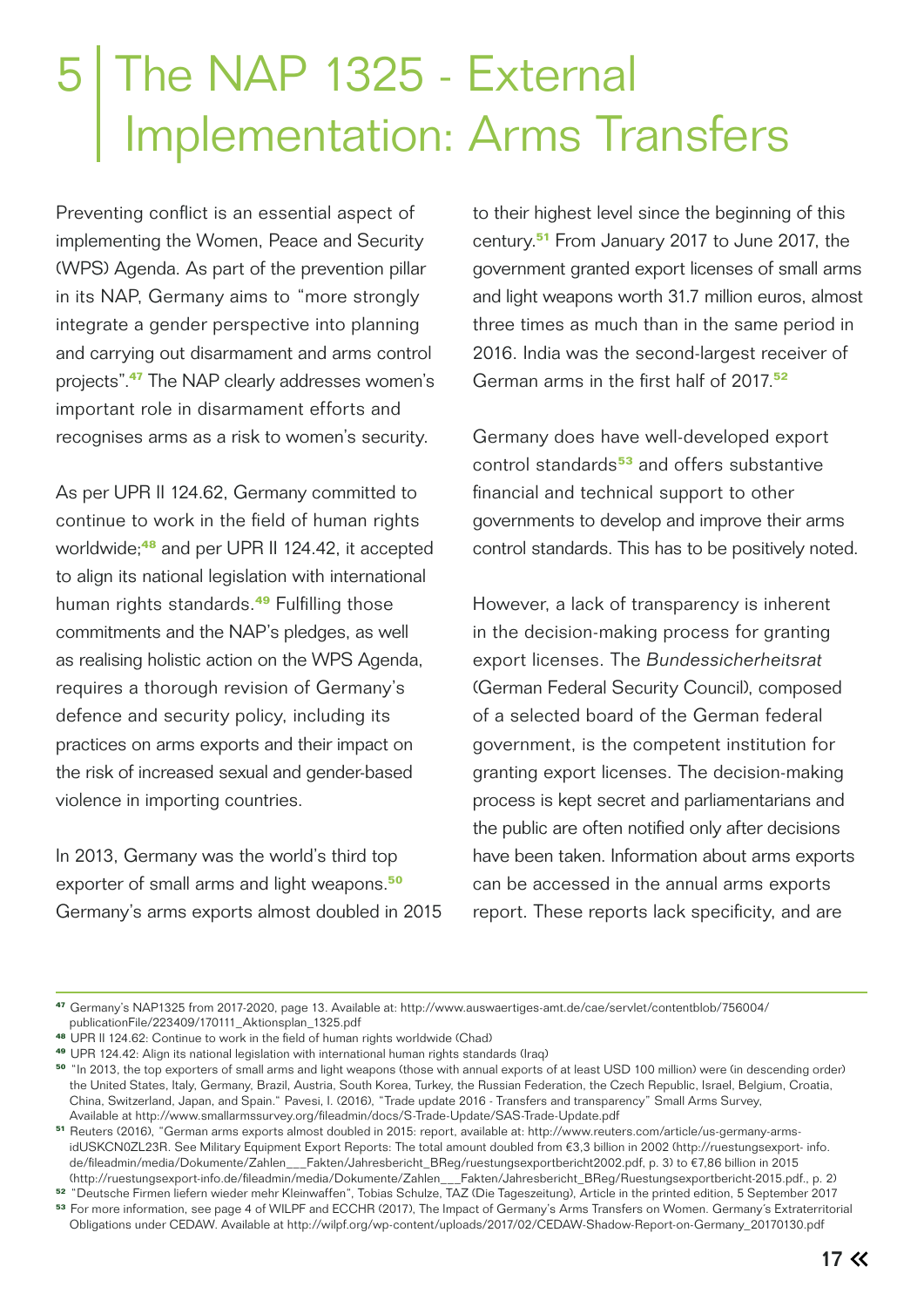published after decisions have been taken, which removes any potential for public debate.**<sup>54</sup>** Further information may only be released to the parliament if individual parliamentarians ask for specific information. On 21 October 2014, a judgment of the German Constitutional Court spelled out the limits of access to information about decisions by the *Bundessicherheitsrat*. **55** The Court decided that the parliament has a right to information, yet only after decisions have been taken, and only when such information "does not harm the public weal". The decision of whether the information harms the public weal is to be taken by the federal government alone. **<sup>56</sup>**

It is interesting to note that whilst Germany continues to approve arms exports to countries with dubious human rights records, Heckler & Koch, German weapons manufacturer, whose weapons were linked to the mass disappearance of students in Mexico in 2014,**<sup>57</sup>** has announced the adoption of a new export policy. Since 2016, the company has pledged to no longer sell arms into warzones or to countries that violate corruption and democracy standards, including Saudi Arabia, Israel, Egypt, the United Arab Emirates, Turkey, Malaysia,

Indonesia, or any African countries. The new strategy was included in Heckler & Koch's latest yearly financial report,**<sup>58</sup>** and confirmed at an annual general meeting in August 2017.**<sup>59</sup>** Whilst it remains to be seen if implementation follows these pledges, it has been noted that "the move makes Heckler & Koch the first arms company to have a more ethical export control policy than its own government".**<sup>60</sup>**



WILPF Germany during a demonstration in Germany, urging to 'move the money from war to peace' - Picture by Heidi Meinzolt, WILPF Germany

Security Council Resolution 2106 specifically notes that all exporting states should consider the risk of arms being used to perpetrate gender-based violence.**<sup>61</sup>** This is in line with requirements of the Arms Trade Treaty (ATT), particularly under articles 6 and 7,**<sup>62</sup>** to which Germany is a party.

**<sup>54</sup>**https://www.bicc.de/uploads/tx\_bicctools/Studie\_Ruestungsexportkontrolle.pdf

**<sup>55</sup>**Parliamentarians from the Left and Green party sued the German Federal Security Council at the Constitutional Court, based on the claim that according to the *Grundgesetz* (Basic Law), the government is to decide on arms exports, and not only a selection of ministry officials.

**<sup>56</sup>**See also page 13 of WILPF and ECCHR (2017), The Impact of Germany's Arms Transfers on Women. Germany´s Extraterritorial Obligations under CEDAW. Available at http://wilpf.org/wp-content/uploads/2017/02/CEDAW-Shadow-Report-on-Germany\_20170130.pdf

**<sup>57</sup>**http://www.dw.com/en/german-arms-maker-heckler-koch-illegally-exported-rifles-to-mexico/a-18437977

**<sup>58</sup>**See page 11 of the H6K AG Annual Report, available at: https://www.heckler-koch.com/en/ir/annual-accounts.html :*"Heckler & Koch will künftig kein Neugeschäft mehr mit Staaten außerhalb der NATO-Einflusssphäre generieren, es sollen nur noch sogenannte "grüne Länder" beliefert werden, die also demokratisch, nicht korrupt sowie NATO-Staaten oder deren Gleichgestellte sind."*

**<sup>59</sup>** https://www.theguardian.com/global-development/2017/sep/08/germany-deadliest-company-stop-selling-guns-crisis-regions-heckler-and-koch .

**<sup>60</sup>** https://www.theguardian.com/global-development/2017/sep/08/germany-deadliest-company-stop-selling-guns-crisis-regions-heckler-and-koch .

**<sup>61</sup>**Furthermore, UNSCRs 1888, 1960 and 2106 focus particularly on the prevention of sexual and gender-based violence in armed conflict

**<sup>62</sup>**See here for the text of the Arms Trade Treaty: https://unoda-web.s3.amazonaws.com/wp-content/uploads/2013/06/English7.pdf. Article 7 (4) requires that States shall, prior to authorization of the export of arms under its jurisdiction, in an objective and non- discriminatory manner, take into account the risk of conventional arms being used to commit or facilitate serious acts of gender-based violence or serious acts of violence against women.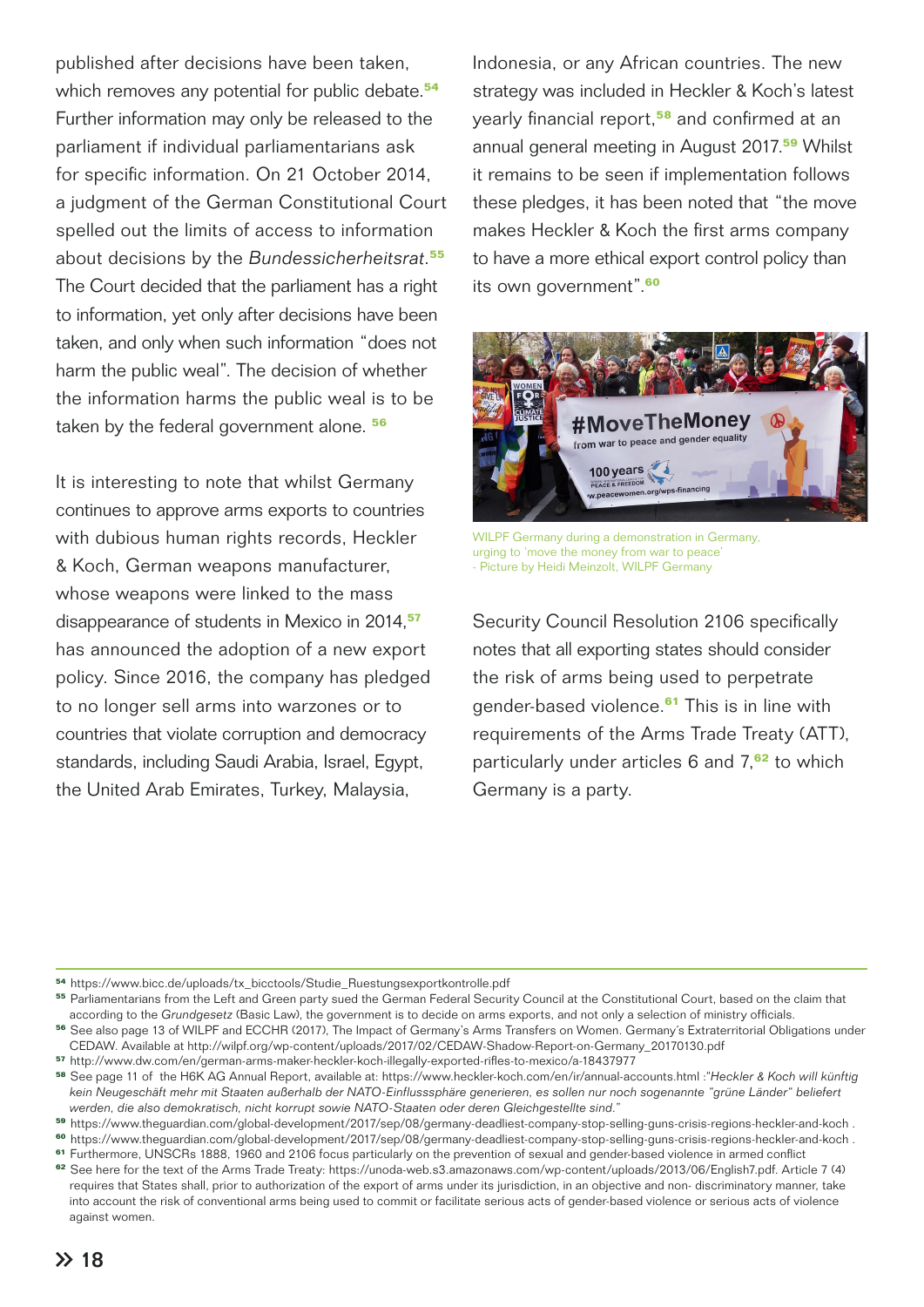Various human rights bodies have expressed concern about specific negative consequences of arms transfers on the rights of women and girls in arms-importing countries.**<sup>63</sup>**

Specifically, the CEDAW Committee has included concerns and recommendations concerning German arms transfers in its 2017 Concluding Observations.**<sup>64</sup>**

In a joint submission with the European Center for Constitutional and Human Rights (ECCHR) for the CEDAW Committee's review of Germany in early 2017,**<sup>65</sup>** WILPF used examples of German arms transfers that violate its international legal obligations, including under CEDAW. These include transfers to India, Iraq, Mexico, Qatar, and Saudi Arabia.**<sup>66</sup>**

In spite of what is required by the Arms Trade Treaty, the EU Common Position on Arms Exports, and its own national export law, Germany has

not established a specific mechanism to prevent arms sales from having an impact on genderbased violence in the recipient countries. While the facilitation of gender-based violence is said to be accounted for as part of an overall arms export assessment, the method by which this happens has not yet been made clear and constitutes a significant gap in the German control system.**<sup>67</sup>** It is important to stress that under the ATT, only the identification of a risk of committing or facilitating serious violations of international humanitarian law or human rights law triggers the obligation for State Parties to deny arms exports.**<sup>68</sup>**

The CEDAW Committee has recommended to Germany "that legislation regulating arms export control be harmonized" and that "before export licenses are granted, comprehensive and transparent assessments should be conducted on the impact that the misuse of small arms and light weapons have on women, including in conflict zones."**<sup>69</sup>**

**<sup>63</sup>**These include: The Human Rights Council: HRC Resolution 24/35 (2013): "Impact of arms transfers on human rights in armed conflicts"; HRC Resolution 26/16 (2014): "Human rights and the regulation of civilian acquisition, possession and use of firearms"; HRC Resolution 29/10 (2015): "Human rights and the regulation of civilian acquisition, possession and use of firearms"; and HRC Resolution 32/12 (2016): "Impact of arms transfers on human rights". The CEDAW Committee's General Recommendations 30: CEDAW/C/GC/30: The CEDAW Committee has restated its concerns that "the proliferation of conventional arms, especially small arms, including diverted arms from the legal trade, can have a direct or indirect effect on women as victims of conflict-related gender-based violence, as victims of domestic violence and also as protestors or actors in resistance movements." (paragraph 32.). The Committee has also affirmed that States parties are required to focus on the prevention of conflict and all forms of violence, including by having "a robust and effective regulation of the arms trade, in addition to appropriate control over the circulation of existing and often illicit conventional arms, including small arms, to prevent their use to commit or facilitate serious acts of gender-based violence." (paragraph 29)

<sup>64</sup> "27. The Committee commends the State party on its commitment to the implementation of Security Council resolution 1325 (2000), on the launch of its first national action plan on women and peace and security in 2013 and on the adoption of its small arms principles in 2015. The Committee is nevertheless concerned about the use of arms exported by the State party, including in conflict zones, and the inadequate monitoring by arms producing corporations of the use of their arms in the context of violence against women, in line with its obligations under the Arms Trade Treaty. It is also concerned that the small arms principles do not mention gender-based violence as a ground for denying an export licence. 28. The Committee recommends that legislation regulating arms export control be harmonized in line with article 7 (4) of the Arms Trade Treaty and the Council Common Position 2008/944/CFSP of the European Union. It also recommends that, before export licences are granted,

 comprehensive and transparent assessments be conducted of the impact that the misuse of small arms and light weapons has on women, including those living in conflict zones.". UN Index: CEDAW/C/DEU/CO/7-8, paragraphs 27 and 28 (3 March 2017)

<sup>65</sup> WILPF and ECCHR (2017), The Impact of Germany's Arms Transfers on Women. Germany's Extraterritorial Obligations under CEDAW. Available at http://wilpf.org/wp-content/uploads/2017/02/CEDAW-Shadow-Report-on-Germany\_20170130.pdf

**<sup>66</sup>**http://wilpf.org/wp-content/uploads/2017/02/CEDAW-Shadow-Report-on-Germany\_20170130.pdf

**<sup>67</sup>**In 2015, Germany adopted its "Small Arms Principles". Nowhere in these principles do the issues of gender-based violence feature as an explicit reason to deny an export licence. Germany's NHRI, the German Women Lawyers Association with the German Women Security Council have also addressed this deficiency.

**<sup>68</sup>**For further information on the weaknesses in Germany's arms regulations, see page 13 and 14 of WILPF and ECCHR (2017), The Impact of Germany's Arms Transfers on Women. Germany´s Extraterritorial Obligations under CEDAW. Available at: http://wilpf.org/wp-content/ uploads/2017/02/CEDAW-Shadow-Report-on-Germany\_20170130.pdf

<sup>69</sup> Concluding Observations on Germany CEDAW/C/DEU/CO/7-8, paragraph 28. The CEDAW Committee also recommended stronger regulation of arms transfers in its concluding observations to Switzerland, Netherlands, Sweden, France. Concluding observations on Sweden, CEDAW/C/ SWE/CO/8-9, paragraph 26 and 27; France, CEDAW/C/FRA/CO/7-8, paragraph 22; Switzerland, CEDAW/C/CHE/CO/4-5, paragraph 17c); Germany,; Netherlands, CEDAW/C/NLD/CO/6, paragraph 30a)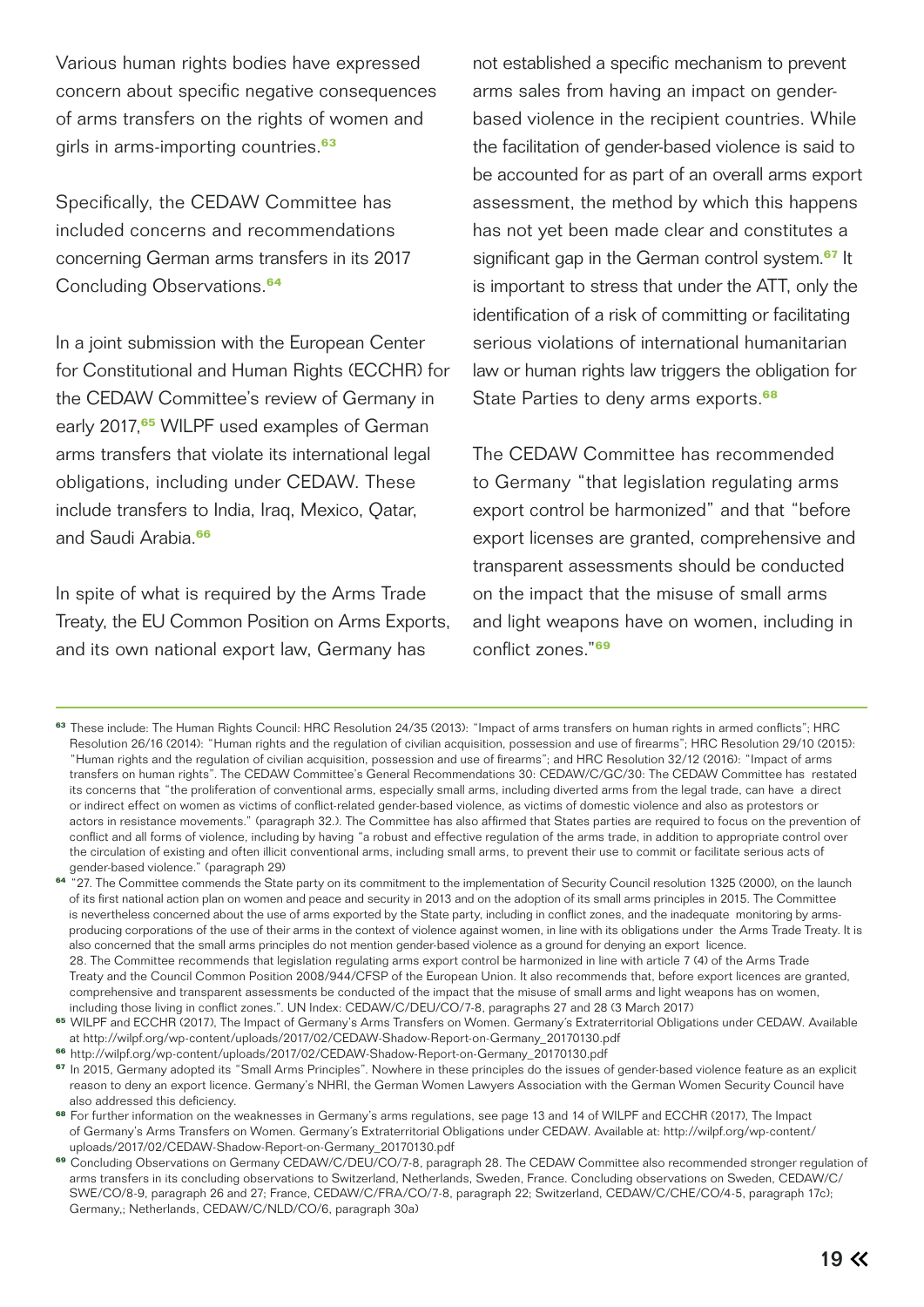# RECOMMENDATIONS

#### Germany should:

- Proceed with a review of the existing laws and guidelines regulating the control of arms exports in Germany and adopt a single and harmonised law on arms export control by 2019, which includes specific criteria to analyse whether any arms transfers and the granting of licences on production facilities will facilitate or contribute to gender-based violence or violence against women in the recipient country;
- To that end, provide a more robust assessment of the risk of gender-based violence in Germany's next submission to the ATT Baseline Assessment Project;**<sup>70</sup>**
- Provide training for export control officials about how to assess the risk of genderbased violence, and what indicators and sources to utilise;
- Improve overall transparency around arms transfer decisions, including by providing

transparent, comprehensive, and timely reports of arms export decisions and the rationale for allowing transfers to states with poor human rights records, and create opportunities for public debate and input as well as possibilities for judicial review of export licences;

- Align Germany's defence and security policies, as well as the foreign ministry's and economic ministry's policies with the Women, Peace and Security Agenda and Germany's NAP on UNSCR1325, including through strengthening policy coherence on SDG implementation around SDG Goals 5, 16, and 17;
- Strengthen holistic gender frameworks of policies and legislation to address prevention as a key gap area, including by addressing preventive diplomacy, disarmament and gender-sensitive regulation of the arms trade in line with the Arms Trade Treaty (ATT).

**<sup>70</sup>**http://www.armstrade.info/countryprofile/germany/

WILPF has issued recommended guidelines for assessing the risk of gender-based violence. They are available in "Preventing gender-based violence through arms control: tools and guidelines to implement the Arms Trade Treaty and UN Programme of Action." (2016), Available at: http://www.reachingcriticalwill.org/resources/publications-and-research/publications/10792-preventing-gender-based-violence-through-arms control-tools-and-guidelines-to-implement-the-arms-trade-treaty-and-un-programme-of-action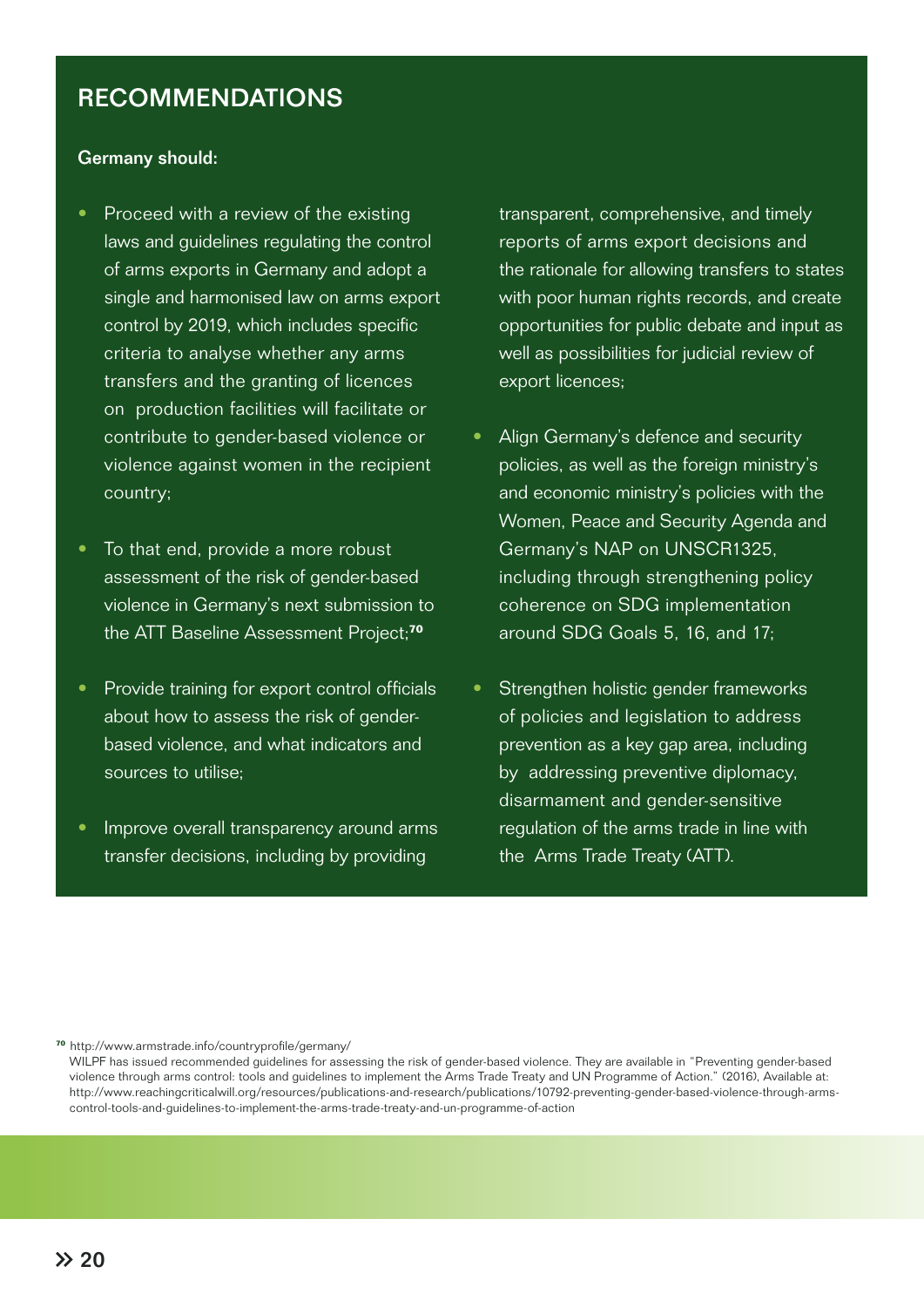# The NAP 1325 - External Implementation: Impact of Austerity Measures on Women's ESCRs in Other Countries

Germany, as any other State, has extraterritorial obligations to respect, protect and fulfil human rights in external interventions whether when acting bilaterally or as a member of a multilateral institution.**<sup>71</sup>** Such obligations demand, at a minimum, Germany avoid conduct that would create a foreseeable risk of impairing the enjoyment of human rights by persons living beyond its borders, refrain from imposing measures that would lead to retrogression on economic, social rights in other countries, and has a policy, whether on trade, aid or development, predicated by human rights, gender and environmental impact assessments of the extraterritorial impacts of its policies and practices. Such assessments should be done with community participation and consultation.**<sup>72</sup>** Germany's international human rights obligations as a member of multilateral institutions are

elaborated in Part 1 of the Annex to this submission.

In addition, under its National Action Plan 1325 for the period of 2017-2020, Germany has committed to ensure "the social and political participation of women and girls", and has committed itself to "the equal involvement of women in crisis and violence prevention, promotion of peace, conflict resolution and negotiation processes".**<sup>73</sup>** One of the biggest inhibiters to women's participation is the lack of enjoyment of economic and social rights. The absence of such rights confines women to traditional gendered roles and limits the opportunities to be active participants in political life and peace and mediation efforts. It renders language on women's meaningful participation meaningless.

**<sup>71</sup>**See, for instance, 53- 68, WILPF (2017) "A Feminist Perspective on post-conflict - Restructuring and Recovery. The Case of Bosnia and Herzegovina". Available at: http://wilpf.org/wp-content/uploads/2017/08/Feminist-political-economy-ENG-FINAL.pdf The Independent Expert on foreign debt has also highlighted that: "States retain their international human rights law obligations when they participate in multilateral institutions or exercise effective control over lending institutions" see paragraph 19, UN Index A/HRC/31/60/Add.2 and in later report on the European Union, he reiterated that: "States cannot circumvent their human rights obligations by acting through an institution they create, even if the institution is autonomous and a separate legal entity". UN Index A/HRC/34/57/Add.1, paragraph 27. The Committee on Economic, Social and Cultural Rights has also underlined that States parties must respect rights under the Covenant when acting as a member of international organisations. General comments No. 14 (2000) on the right to the highest attainable standard of health, paragraph 39 and No. 23 (2016) on the right to just and favourable conditions to work, paragraph 71.

**<sup>72</sup>**The guiding principles on foreign debt and human rights (UN Index A/HRC/20/23, paragraph 40) and the guiding principles on extreme poverty and human rights (A/HRC/21/39, paragraphs 61 and 92) require carrying out human rights impact assessments before implementing policies based upon international agreements. Principle 13 of the guiding principles on foreign debt and human rights specify that impact analyses should pay special attention to, inter alia, women. Furthermore, in its Concluding Observations, the CEDAW Committee has recommended to Greece, European Union Institutions and the IMF to "cooperate in setting up an observatory to fully evaluate the impact on women of the many measures taken during the economic and financial crisis". UN Index CEDAW/C/GRC/CO/7, paragraph 40. See also: Concluding Observations on Greece. UN Index CRC/C/GRC/CO/2-3, paragraph 29; UN Index A/HRC/25/50/Add.1, paragraph 91 and UN Index A/HRC/31/60/Add.2, paragraphs 75, 81 a) and b). As highlighted by the Independent Expert on foreign debt, the European Union regulation 472/2013 also contains an article requiring member States undergoing adjustment to "seek the views of social partners as well as relevant civil society organisations when preparing its draft macroeconomic adjustment programmes, with a view to contributing consensus over its content" and recommends that "member States should involve social partners and civil society organisations in the preparation, implementation, monitoring and evaluation of financial assistance programmes, in accordance with national rules and practice". (see UN Index A/HRC/31/60/Add.2, paragraph 30).

**<sup>73</sup>**Page 21, Germany's NAP1325 from 2017-2020. Available at: http://www.auswaertiges-amt.de/cae/servlet/contentblob/756004/ publicationFile/223409/170111\_Aktionsplan\_1325.pdf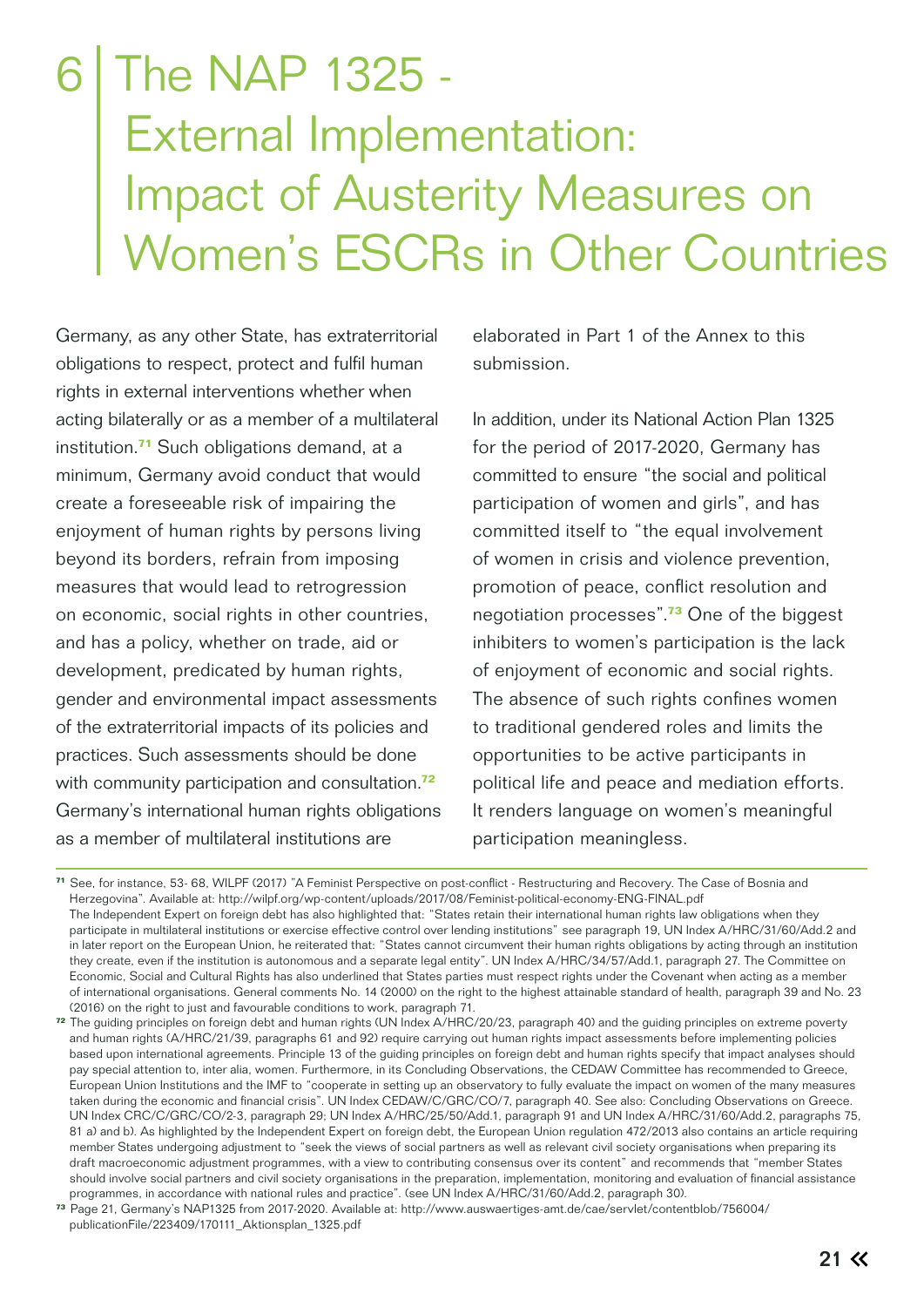It is within this framework that WILPF draws attention to the direct role and responsibilities of Germany as a member of multilateral international legal bodies, specifically the International Monetary Fund (IMF), the World Bank (WB) and the European Union (EU), and the policies of such bodies in respect of human rights and non discrimination, and provides as examples Greece, Ukraine and Bosnia and Herzegovina (BiH). These are examples where such policies have had a devastating impact on the enjoyment of human rights, especially economic and social rights of the population there, compounded by gendered impacts. These examples are illustrated in the Annex to this submission.

Germany is one of the most influential member states both in the EU and in the IMF. It is the strongest economic power in the EU and is the EU's largest creditor.**<sup>74</sup>** It has therefore been in a position to exert considerable influence on the conditions under which countries in the Eurozone can apply for credit and support. Germany is also one of the strongest members in the IMF, as each member's quote determines its relative voting power: it is the IMF's fourth-largest shareholder.**<sup>75</sup>**

The IMF and the EU are among the international organisations that have promoted economic development strategies based on neo-liberal

assumptions underpinning their interventions, such as privatization and introduction of austerity measures.



Greece Athens, 3 July 2015: A woman has 'Oxi' (Greek for no) written on her forehead. She holds a Greek flag. Tens of thousands of people came to Athens' Syntagma Square, to hear Greek Prime Minister Alexis Tsipras call for a 'No' vote in the upcoming Greek austerity referendum

- Picture by Michael Debets (Retrieved from Flickr)

WILPF research has shown that conditionalities. imposed by international organisations, contingent on structural reforms and austerity measures, often have devastating impacts on the economic and social rights of host countries' populations. Specifically, WILPF has highlighted how austerity measures have a disproportionate impact on the economic and social rights of women, which further poses obstacles to women's meaningful participation in decisionmaking processes in countries such as Bosnia or Ukraine.**<sup>76</sup>** Various human rights bodies, including Committee on Economic, Social and

**<sup>74</sup>**As a founding member of the European Union and the Eurozone, Germany has established itself within the EU as the strongest economic power. Its gross domestic product (GDP) in 2017 was more than any other EU country's GDP. As of July 2017, its GDP lied at 3,134bn EUR, far ahead of the UK (2,367 n EUR) or France (2,229bn EUR). In 2016, Germany's trade surplus had reached a new record of 252.9bn EUR, the largest gap between exports and imports since registration, having now the largest trade surplus worldwide. See: https://www.destatis.de/Europa/EN/ Country/Comparison/GER\_EU\_Compared.html and http://www.spiegel.de/wirtschaft/soziales/deutsches-exportplus-ist-laut-ifo-institut-weltweit das-groesste-a-943507.html

**<sup>75</sup>**https://www.bundesbank.de/Navigation/EN/Tasks/Financial\_and\_monetary\_system/Cooperation/IMF/imf.html To illustrate: Germany has cast in total 267,809 votes in the Special Drawing Rights Department, which is 5.32 % of total voting power. Voting power varies on certain matters pertaining to the General Department with use of the Fund's resources in that Department. In comparison, the UK and France both have 4.03 % of total voting power, respectively. Germany's influence in the IMF was further illustrated, for instance, when the German government successfully pressured the IMF in 2016 not to grant a debt cut to Greece (see http://www.imf.org/external/np/sec/memdir/ members.aspx#1 and https://www.thenationalherald.com/125023/germany-makes-imf-blink-over-greek-debt-relief-tsipras-loses-big/)

**<sup>76</sup>**See, for instance, WILPF et al. (2017), "Obstacles to Women's Meaningful Participation in Peace Efforts in Ukraine. Impact of Austerity Measures and Stigmatisation of Organisations Working for Dialogue". Joint submission to the Universal Periodic Review of Ukraine, 28th Session. Available at: http://wilpf.org/wp-content/uploads/2017/04/UKRAINE.UPR\_.JointSubmission-30-Mar-2017.pdf. See also: WILPF et al. (2017), "The Effects of Intervention by International Financial Institutions on Women's Human Rights in Ukraine". Joint Shadow Report to the CEDAW Review of Ukraine, 66th Session. Available at: http://wilpf.org/wp-content/uploads/2017/02/CEDAW-Shadow-Report-on-Ukraine\_20170124.pdf. See also: WILPF (2017)"A Feminist Perspective on post-conflict Restructuring and Recovery. The Case of Bosnia and Herzegovina". Available at: http://wilpf.org/wp-content/uploads/2017/08/Feminist-political-economy-ENG-FINAL.pdf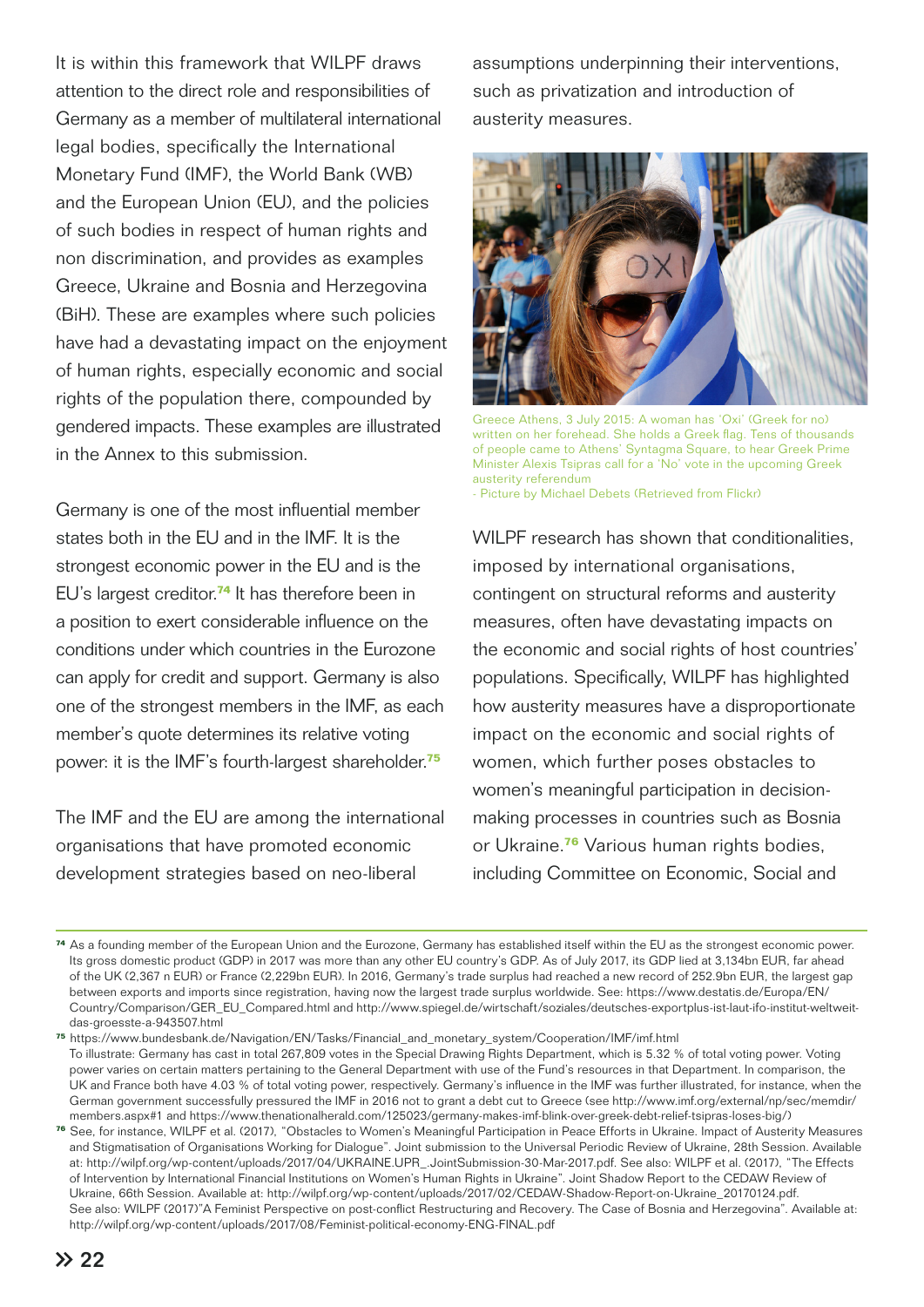Cultural Rights (CESCR) and Committee on the Committee on the Elimination of Discrimination against Women (CEDAW Committee), have emphasised specifically the threat of austerity measures to economic and social rights and women's rights.

Particular conditionalities linked to the funding by international bodies such as the EU and the IMF have been shown to contribute to the feminisation of poverty, and the deepening of gender inequalities within the family and society as a whole. This is because firstly, women are among the primary beneficiaries of pro-social spending. For example, cutbacks in public health and social service expenditures rely on shifting the burden of care to women. Gendered social norms mean women are expected to

compensate for reduced state support by spending more time to care for sick and elderly family members. This, in turn, also reduces the amount of time available for remunerated work. Secondly, due to the feminization of care in both paid and unpaid work, women tend to be employed in the sectors where most job cuts have taken place.**<sup>77</sup>**

It is incumbent upon Germany and indeed International Financial Institutions (IFIs) and other international organisations to ensure that policies do not undermine human rights.**<sup>78</sup>** Hence, there is a need for *ex ante* and *ex post facto* human rights and gender impact assessments that identify the distributive effects of austerity policies so as to prevent them from having a disproportionate impact on sectors of society.

**<sup>77</sup>**WILPF et al. (2017), "The Effects of Intervention by International Financial Institutions on Women's Human Rights in Ukraine". Joint Shadow Report to the CEDAW Review of Ukraine, 66th Session. Available at: http://wilpf.org/wp-content/uploads/2017/02/CEDAW-Shadow-Report-on- Ukraine\_20170124.pdf

**<sup>78</sup>**Various human rights bodies have confirmed that international institutions are to respect international human rights bodies. See for example UN Index A/HRC/31/60/Add.2, Report by the Independent Expert on foreign debt on the impact of austerity measures on the Greek population, paragraphs 19, 21, 25.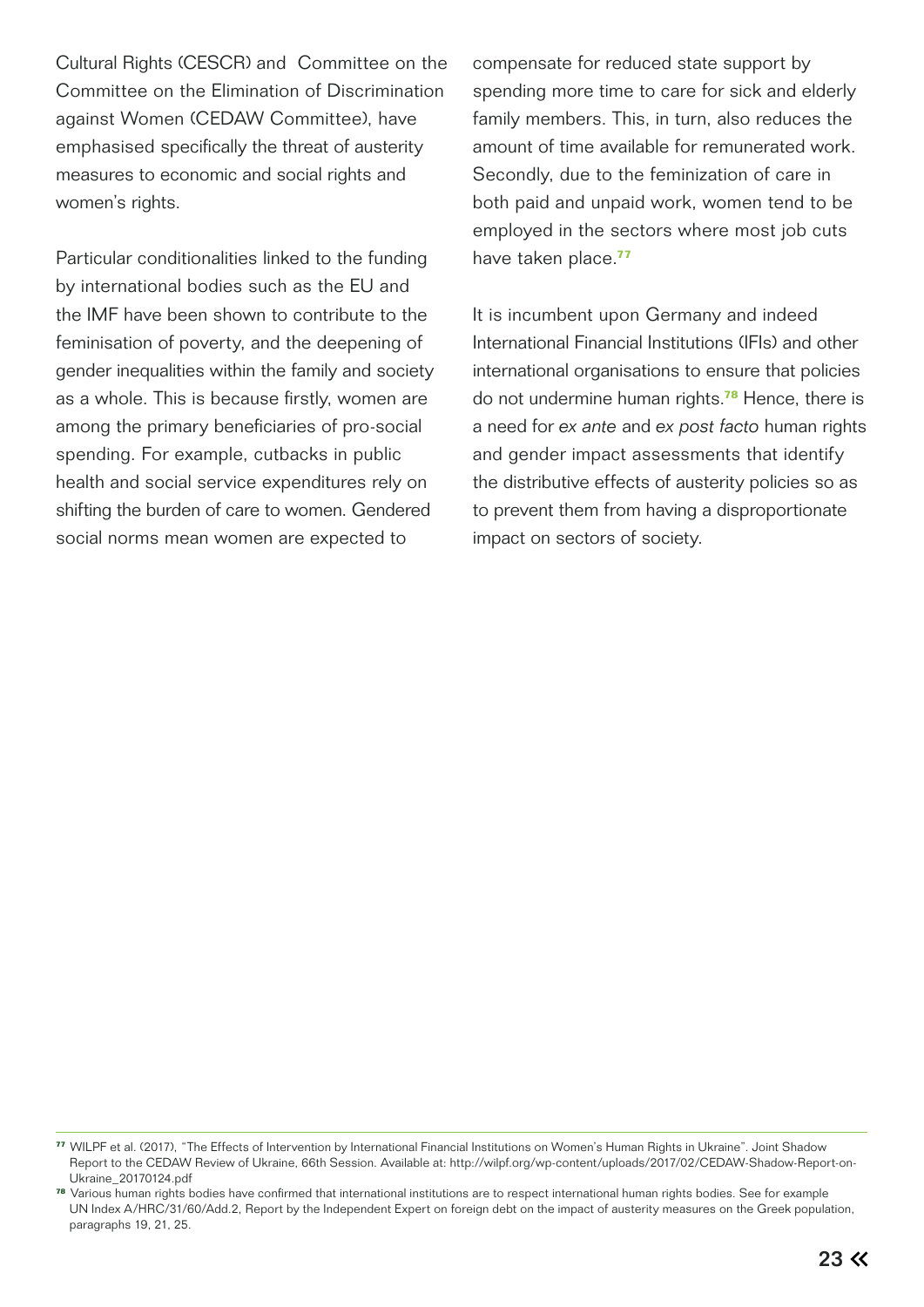# RECOMMENDATIONS

#### Germany should:

- In line with its international human rights obligations, push for the conduct of human rights and gender impact assessments before supporting and approving additional adjustment programmes in other countries. In particular, in the context of the new conditional bailout of up to \$1.8bn agreed by the IMF for Greece in July 2017 following demands of euro-area creditors**<sup>79</sup>** and for which conditionalities are yet to be determined.
- Ensure that gender and human rights impact assessments are transparent and envisage community participation and consultation, and include, at a minimum, an evaluation of past failures to protect economic, social and cultural rights and ex ante forecasts of the social and human rights impacts of particular adjustment measures;
- Push, as a member of the relevant international organisations, to review

economic reform policies and adjustment measures to ensure they do not undermine the progressive realization of economic, social and cultural rights, giving priority to safeguarding the enjoyment of minimum essential levels of economic and social rights by all individuals disproportionately impacted;

- Push, as a member of the relevant international organisations, the development of guidelines for comprehensive human rights and social impact assessment of adjustment programmes;
- Make policy changes and decisions, as a member of the relevant international organisations, based on assessments and ensure mitigation strategies to prevent violations of rights including violations of economic, social and cultural rights linked to conditionalities.

**<sup>79</sup>**http://www.independent.co.uk/news/business/news/greece-imf-loan-1-billion-international-monetary-fund-greek-economy-a7852226.html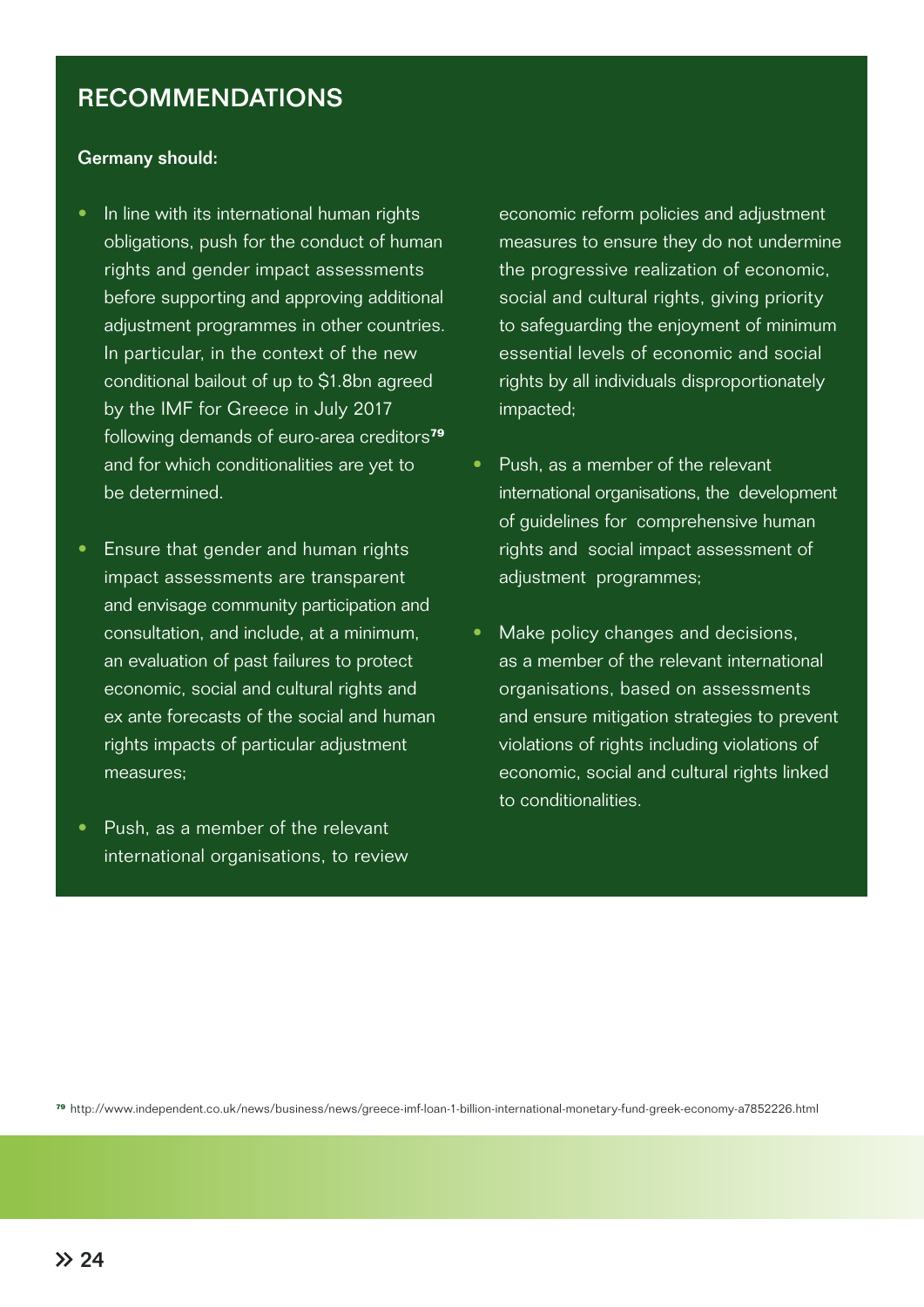# **ANNEX**

 Germany's International Human Rights Obligations as a Member State of International Bodies and Case Studies on Greece, Bosnia Herzegovina and Ukraine<sup>80</sup>

### GERMANY'S INTERNATIONAL HUMAN RIGHTS OBLIGATIONS AS A MEMBER STATE OF INTERNATIONAL BODIES**<sup>81</sup>**

Germany does not cease to be bound by its human rights obligations when it acts as a member of an international institution. Whilst Greece, Ukraine or Bosnia and Herzegovina (BiH) as the host states bear the primary responsibility for the guarantee of all human rights, Germany, as a member state of the International Monetary Fund (IM) and the European Union (EU), has an international responsibility for violations of economic and social rights and non-discrimination in other countries under the doctrine of extraterritorial obligations.

The European Court of Human Rights (ECtHR) has confirmed that acting within, or in accordance with, a decision of an international organisation cannot justify violations of Germany's obligations under human rights law.**<sup>82</sup>** It furthermore held in the case Richard Waite and Terry Kennedy v. Germany that it would be incompatible with the purpose and object of the Convention if Germany, as part of the Contracting States who

have established an international organization, were absolved from its responsibility under the Convention in relation to the field of the organisation's activity.**<sup>83</sup>**

This judgment was cited by the International Law Association in support of its view that: "States cannot evade their obligations under customary law and general principles of law by creating an [international organisation] that would not be bound by the legal limits imposed upon its Member States."**<sup>84</sup>**

Therefore, Germany cannot avoid responsibility by vesting competence for a specific policy area in an international organisation, and then having the organisation commit a breach of the State's international obligations.

The Maastricht Principles on Extraterritorial Obligations of States in the area of Economic, Social and Cultural Rights similarly confirm that Germany should "ensure that [its] own national [obligations] on economic, social and cultural rights [...] are not ignored when the very same state, headed by the very same government,

**<sup>80</sup>**Information provided as an annex to the joint submission by WILPF International and WILPF Germany to the UPR Working Group 30th session (May 2018)

**<sup>81</sup>**Note: WILPF has also argued that there is sufficient legal precedent to maintain that IFIs and international organisations have an international responsibility for the violation of economic and social rights and sex- and gender-based discrimination of individuals within a state that has implemented the organisations' required economic reforms. See more how WILPF grounds the argument of international organisations' legal responsibilities in WILPF (2017), "A Feminist Perspective on post-conflict Restructuring and Recovery. The Case of Bosnia and Herzegovina". Available at: http://wilpf.org/wpcontent/uploads/2017/08/Feminist-political-economy-ENG-FINAL.pdf

**<sup>82</sup>**Al-Dulimi and Montana Management Inc. v. Switzerland (Application no. 5809/08, ECtHR, GC, 21 June 2106) – violation ECHR, article 6 on the right of access to a court)

**<sup>83</sup>**Richard Waite and Terry Kennedy v. Germany, ECHR, 18 February 1999, paragraph 6

**<sup>84</sup>**International Law Association, Committee on the Accountability of International Organisations, Final Report, Berlin, 2004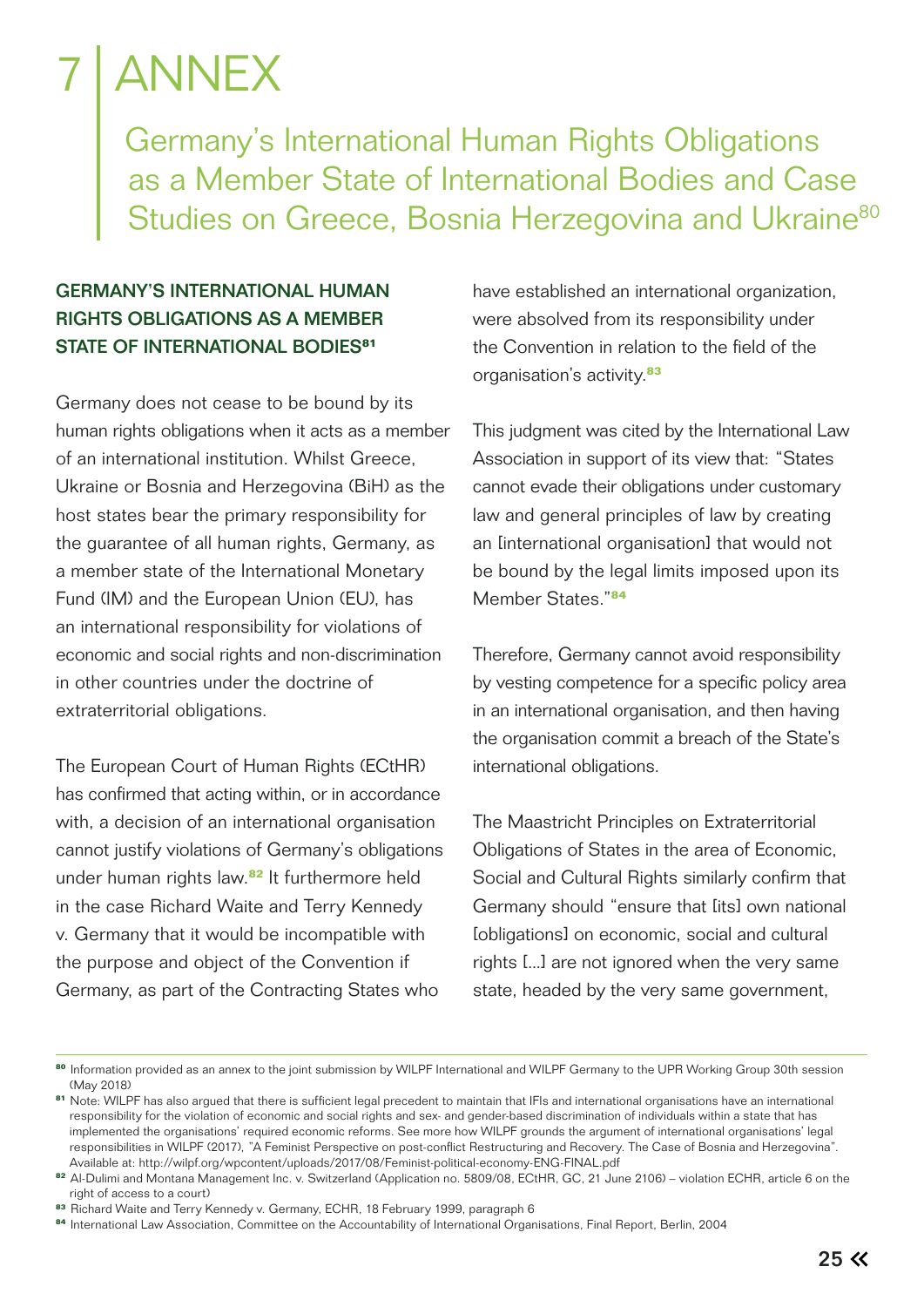is representing a multilateral organization"**<sup>85</sup>** and that International Financial Institutions (IFIs) should "correct their policies and practices so that they do not result in deprivation of economic, social and cultural rights."**<sup>86</sup>**

Germany is party, among other human rights treaties, to the International Covenant on Economic, Social and Cultural Rights (ICESCR) and the Convention on the Elimination of All Forms of Discrimination Against Women (CEDAW). There is no provision for derogation in either the ICESCR or CEDAW, emphasising their continued applicability.

For member states of IFIs and other international bodies such as the EU, the application of their continuing human rights obligations is extraterritorial. Various bodies have emphasised the extra-territorial applicability of the human rights treaties including the International Court of Justice,**<sup>87</sup>** the Human Rights Committee,**<sup>88</sup>** the CEDAW Committee,**<sup>89</sup>** the CESCR,**<sup>90</sup>** and the Independent Expert on the effects of foreign debt.**<sup>91</sup>** The ICESCR makes explicit reference to the need for international cooperation and assistance in complying with state parties' obligations under the Covenant. Thus, under article 2 states parties are to take steps "individually and through international assistance and cooperation" towards realisation of the Covenant rights; article 11(1) recognises "the essential importance of international co-operation based on free consent." Article 11 (2) also asserts that states parties shall take measures individually and "through international cooperation." The CESCR has also applied the doctrine of extraterritoriality and expressed concern about the use of development assistance: "in some cases [it] has reportedly been used for activities in contravention of economic, social and cultural rights in the receiving countries".**<sup>92</sup>**

Agreeing on, or in Germany's case sometimes even pushing for, conditions or requirements imposed by the EU or the IMF as an element of financial restructuring that fail to take into account states' obligations under the ICESCR

**<sup>85</sup>**See page 35 of WILPF (2017), "A Feminist Perspective on post-conflict Restructuring and Recovery. The Case of Bosnia and Herzegovina". Available at: http://wilpf.org/wpcontent/uploads/2017/08/Feminist-political-economy-ENG-FINAL.pdf

**<sup>86</sup>**Ibid

**<sup>87</sup>**See for instance: ICJ 21 June 1971, Legal Consequences for States of the Continued Presence of South Africa in Namibia (Advisory Opinion), ICJ Reports 1971, paragraph 118

See also: In Georgia v. Russian Federation, a pending case initiated by Georgia in August 2008, the International Court of Justice has applied the "effective control" standard for determining jurisdiction under human rights treaties. In its decision on provisional measures in the case, the ICJ held that the Convention on the Elimination of All Forms of Racism (CERD) applies beyond the territorial jurisdictions of states parties. See Sarah H. Cleveland (2010), "Embedded International Law and the Constitution Abroad", 110 COLUM. L. REV. 225

**<sup>88</sup>**See, for instance, UN Index CCPR/C/DEU/CO/6, Concluding Observations on Germany, paragraph 16 and UN Index A/50/40, Report of the Human Rights Committee.,1994, paragraph 284

**<sup>89</sup>**UN Index CEDAW/C/2010/47/GC.2 Recommendation 28 on the Core Obligations of States Parties under Article 2 of the Convention on the Elimination of All Forms of Discrimination against Women, 19 October 2010, paragraph 36; UN Index CEDAW/C/GC/30 General Recommendation No. 30 on women in conflict prevention, conflict and post-conflict situations, 18 October 2013, paragraphs 8-12

**<sup>90</sup>**See, for instance, UN Index CESCR/C.12/2011/1, Statement on the obligations of States Parties regarding the corporate sector and economic, social and cultural rights, 20 May 2011, paragraph 5; UN Index CESCR/C.12/GC/24, General Comment on Business and Human Rights; 10 August 2017; CESCR General Comment No.12 on the right to adequate food, paragraphs 36-39 (1999); CESCR General Comment No. 15, paragraphs 30-36 and CESCR General Comment No. 19 on the right to water, paragraphs 52-58 (2003). Concluding Observations relating to: Austria (UN Index E/C.12/AUT/CO/4), paragraphs 11-12; Belgium (UN Index E/C.12/BEL/CO/4), paragraph 22; China (UN Index E/C.12/CHN/ CO/2), paragraphs 12-13; Germany (UN Index E/C.12/DEU/CO/5), paragraphs 9-11; Switzerland (UN Index E/C.12/CHE/CO/2-3).

**<sup>91</sup>**See, for example, UN Index A/HRC/20/23, Report of the Independent Expert on on the effects of foreign debt and other related international financial obligations of States on the full enjoyment of all human rights, particularly economic, social and cultural rights to the 20th session of the UN Human Rights Council

**<sup>92</sup>**Concluding Observations on the UK (UN Index: E/C.12/GBR/CO/6), paragraph 14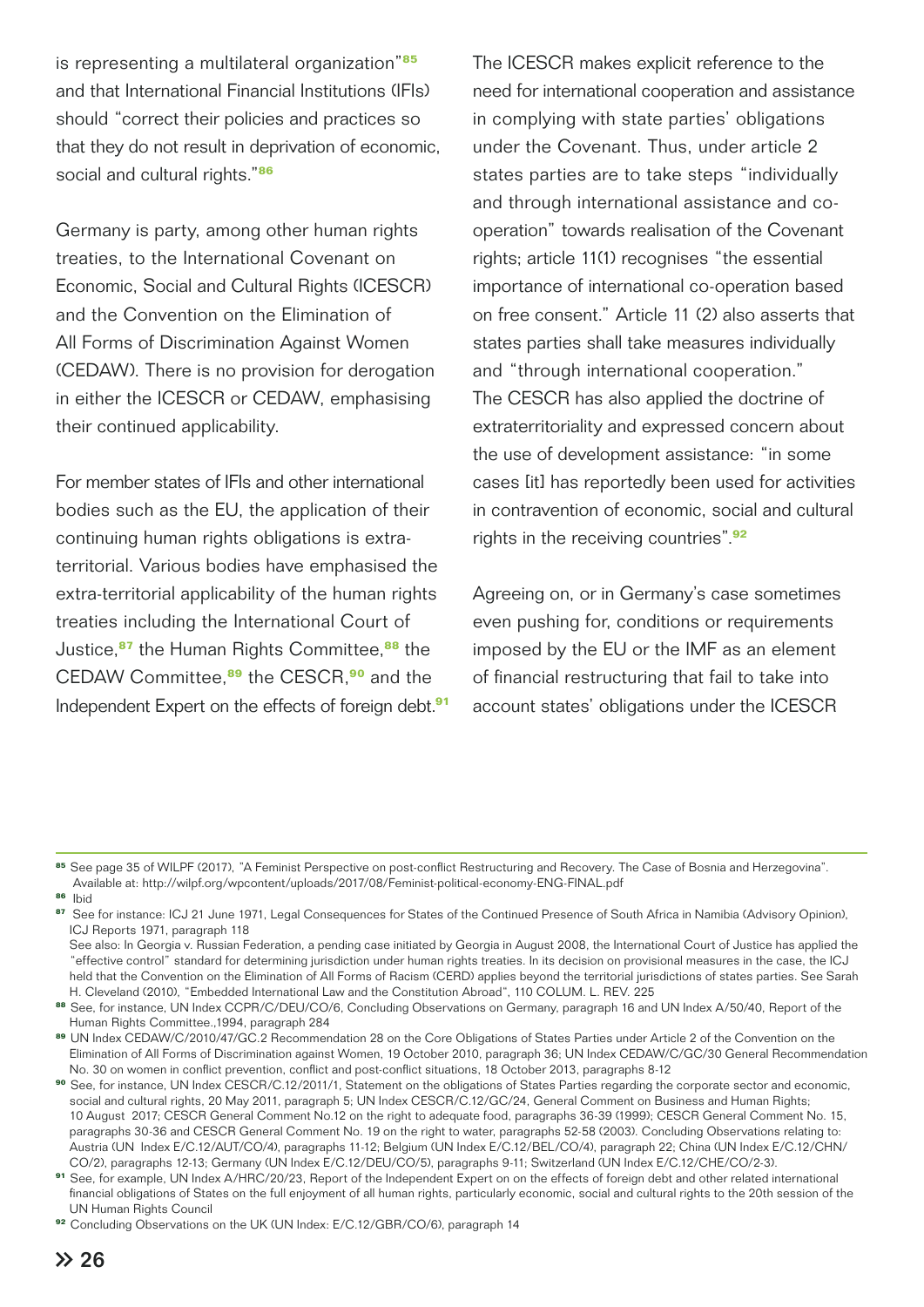and CEDAW, negatively impacts human rights in a third state, and constitutes a violation of Germany's own human rights obligations.**<sup>93</sup>**

Various human rights bodies, including Committee on Economic, Social and Cultural Rights (CESCR) and the CEDAW Committee, have emphasised specifically the threat of austerity measures to economic and social rights and women's rights.**<sup>94</sup>**

In line with obligations under ICESCR, the State's obligation is to move forward and there is no exception whereby any backward steps could be justified by a conflict or the need for economic stringency. The CESCR has underscored that a policy, demanded by austerity measures or economic adjustment policies, must identify the minimum core content of the rights enshrined in the Covenant, and must ensure the protection of the core content at all times. It further highlighted that policies must not be discriminatory.**<sup>95</sup>** Specifically, CESCR has highlighted that States parties have an obligation to adopt policies aimed at reducing the unemployment rate, in particular among women and disadvantaged and marginalized groups.**<sup>96</sup>** Therefore, States parties, like Germany, have an obligation not to take retrogressive steps to individuals' economic and

social rights, including when providing assistance in form of conditionalities to other countries.

The CEDAW Committee has echoed the emphasis that austerity measures must not be discriminatory. It considers the disproportionate impact of austerity measures on women amounts to indirect discrimination under article 1 of the Convention (discriminatory effect). For instance, in its Concluding Observations to Slovenia it noted "with concern that austerity measures, adopted in an effort to stabilize public finances, have had a detrimental and disproportionate impact on women in many spheres of life".**<sup>97</sup>** In its General Recommendation (GR) 35 on gender-based violence, the CEDAW Committee has stated that "significant reductions in public spending, often as part of 'austerity measures' following economic and financial crises, further weaken the state responses"**<sup>98</sup>**to gender-based discrimination or violence.

The UN Independent Expert on the effects of foreign debt**<sup>99</sup>** has stated, for example, that "austerity measures and labour market reforms have often contravened the international human rights obligations of States, eroded labour rights and resulted in the retrogression of work-related gender equality."**<sup>100</sup>**

**<sup>96</sup>**Committee on Economic, Social and Cultural Rights, General Comment No. 18 (2005) on the right to work.

**<sup>93</sup>**In its Concluding Observations to Canada the CEDAW Committee recommended the state to "ensure that trade and investment agreements negotiated by the State party recognize the primacy of its international human rights obligations over investors' interests, so that the introduction of investor-State dispute settlement procedures shall not create obstacles to full compliance with the Convention". (CEDAW, Concluding Observations on the combined eighth and ninth periodic reports of Canada, CEDAW/C/CAN/ CO/8-9, 18 November 2016, paragraph 19). The CESCR has asserted that "failure of a State to take into account its international legal obligations regarding the right to food when entering into agreements with other States or with international organizations" (CESCR, General Comment No. 12, The Right to Adequate Food (Art. 11), 12 May 1999, paragraph 19) violates the right to food under the ICESCR.

**<sup>94</sup>**For more information, see page 32 in WILPF (2017)"A Feminist Perspective on post-conflict Restructuring and Recovery. The Case of Bosnia and Herzegovina"./2-3)

<sup>95</sup> Next to this requirement, the Committee has underscored three additional requirements that any proposed policy change should meet: The policy must be temporary and limited to the period of crisis; it must be necessary and proportionate; and the policy must encompass all possible measures, including fiscal measures, to mitigate inequalities that may arise in times of crisis. See: Letter dated 16 May 2012 from the Chair of the Committee on Economic, Social and Cultural Rights addressed to States parties to the International Covenant on Economic, Social and Cultural Rights.

**<sup>97</sup>**UN Index CEDAW/C/SVN/CO/5-6, Concluding Observations on the combined fifth and sixth periodic reports of Slovenia, paragraphs 33-34, 24 November 2015; UN Index CEDAW/C/GC/35, General recommendation No. 35 on gender-based violence against women, updating general recommendation No. 19, paragraph 7, 14 July 2017

**<sup>98</sup>** Paragraph 7, UN Index Doc CEDAW/C/GC/35

Full title: Independent Expert on the effects of foreign debt and other related international financial obligations of States on the full enjoyment of all human rights, particularly economic, social and cultural rights

**<sup>100</sup>**Report of the Independent Expert on the effects of foreign debt and other related international financial obligations of States on the full enjoyment of all human rights, particularly economic, social and cultural rights to the 34th session of the UN Human Rights Council, UN index: A/HRC/34/57 (27 December 2016)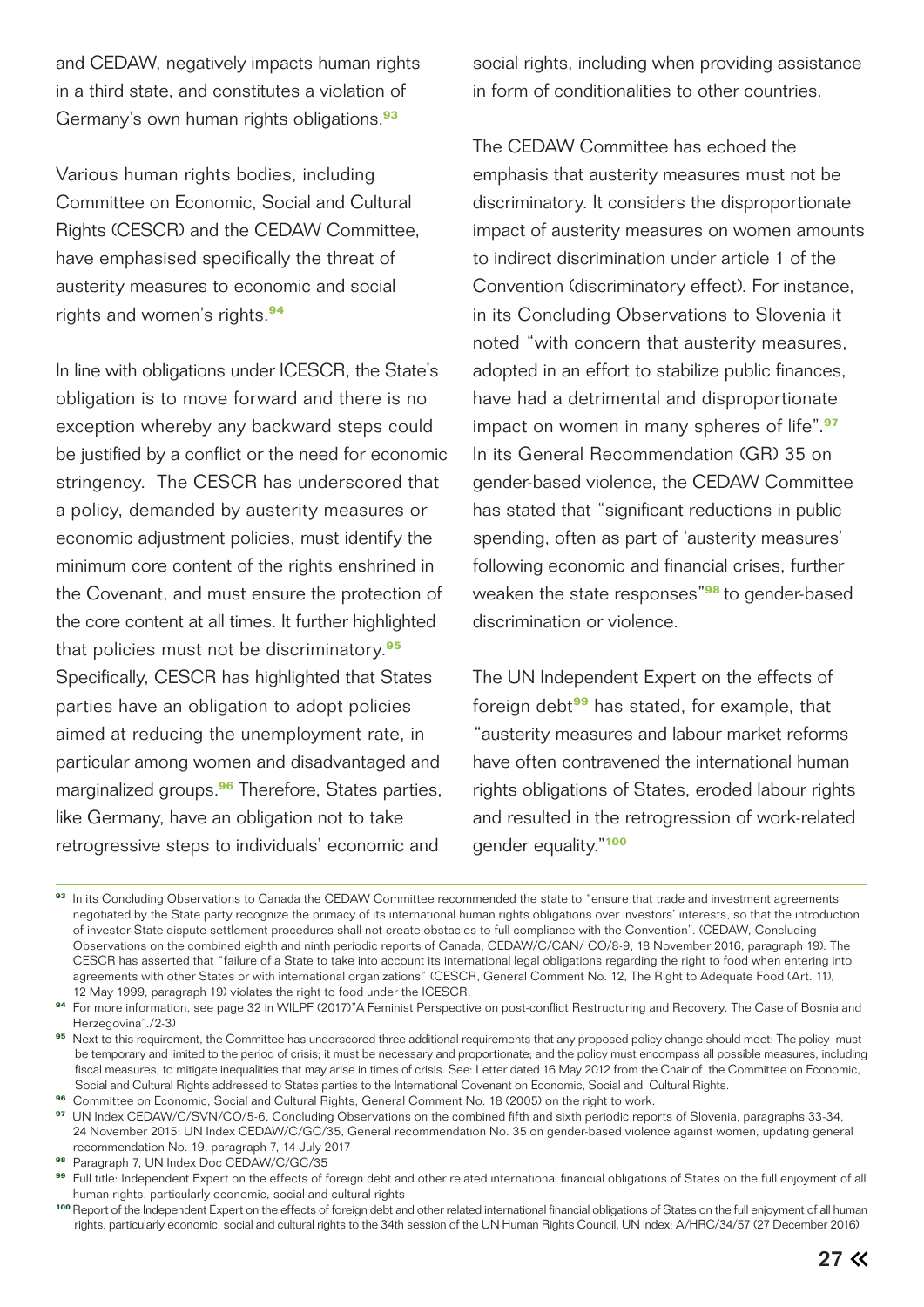These statements that human rights obligations must not be subordinated to economic reform or austerity programmes are consistent with the Human Rights Council's repeated affirmation that: "the exercise of the basic rights of the people of debtor countries to food, housing, clothing, employment, education, health services and a healthy environment cannot be subordinated to the implementation of structural adjustment policies, growth programmes and economic reforms arising from the debt".**<sup>101</sup>**

## THE IMPACT OF AUSTERITY MEASURES ON WOMEN'S ECONOMIC AND SOCIAL RIGHTS – GREECE, BOSNIA AND HERZEGOVINA AND UKRAINE

#### I. Greece**<sup>102</sup>**

An Issue Paper by the European Commissioner for Human Rights states: "In recent decisions related to collective complaints about pension rights from Greece, the [European Committee of Social Rights] ECSR has highlighted the failure of the government to conduct the minimum level of research and analysis on the effects of austerity measures and assess in a meaningful manner their full impact on vulnerable groups in society in consultation with the organisations concerned. The duty to consult stakeholders applies to EU institutions as well through Article 11(2) and (3) of the Treaty on European Union,

which states that "[EU] institutions shall maintain an open, transparent and regular dialogue with representative associations and civil society. The European Commission shall carry out broad consultations with parties concerned in order to ensure that the Union's actions are coherent and transparent."**<sup>103</sup>**

The Independent Expert on foreign debt has also highlighted that the "the reductions [in the pension reform] on top of earlier cuts are incompatible with the obligation to ensure that all persons in Greece can enjoy at least core minimum essential levels of social and economic rights and are incompatible with the obligations contained in article 2 (1) of the [ICESCR]".**<sup>104</sup>** He expressed concern that "social protection expenditures were not sheltered at a time when they were most needed for covering an increasing number of persons in situations of vulnerability.**<sup>105</sup>** He further regretted that "the concerns and recommendations of the Greek Ombudsmen and the Greek national Commission for Human Rights have not been taken into account by European and national stakeholders in the design and implementation of the economic adjustment programmes".**<sup>106</sup>**

Against this backdrop, the EU, the IMF and individual governments, such as Germany, have not placed sufficient consideration on the integration of human rights into policies

**<sup>101</sup>**See UN Index A/HRC/RES/20/10 (18 July 2012), The effects of foreign debt and other related international financial obligations of States on the full enjoyment of all human rights, particularly economic, social and cultural rights. See also UN Index A/HRC/RES/23/11 (13 June 2013), The effects of foreign debt and other related international financial obligations of States on the full enjoyment of all human rights, particularly economic, social and cultural rights

**<sup>102</sup>**WILPF seeks to illustrate how austerity measures, demanded by Greece's creditors, with Germany as a major weight, have exacerbated the detrimental impact on social and economic rights. However, it should be noted that the preceding debt crisis had already considerably affected the Greek population's ability to enjoy their economic and social rights

**<sup>103</sup>**Page 17, Council of Europe Commissioner for Human Rights (2013), "Safeguarding human rights in times of economic crisis", Issue paper. Cited cases are: ECSR, Panhellenic Federation of pensioners of the Public Electricity Corporation (POS-DEI) v. Greece, complaint No. 79/2012, decision on the merits of 7 December 2012, paragraphs 75-77

**<sup>104</sup>**UN Index A/HRC/31/60/Add.2, Report of the Independent Expert on the effects of foreign debt and other related international financial obligations of States on the full enjoyment of human rights, particularly economic, social and cultural rights, paragraph 3

**<sup>105</sup>**Ibid., paragraph 33

<sup>106</sup> Ibid., paragraph 54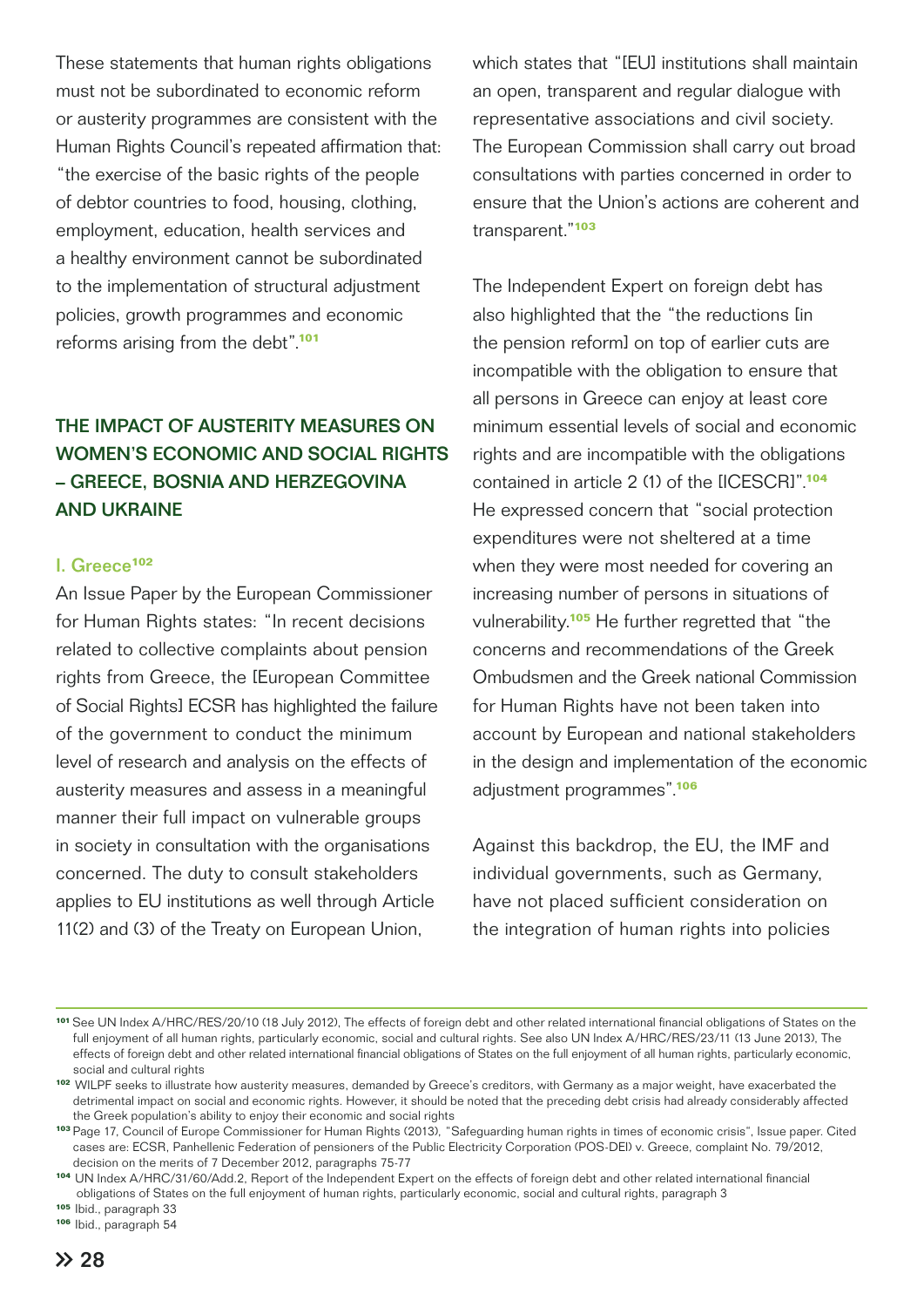and programmes. Whilst the IMF conducts annual economic evaluations of many European countries to assess and enforce their compliance with fiscal rules, no such evaluations have been systematically applied to monitor the human rights consequences of economic policies, and have always taken precedence over securing financial and fiscal stability.**<sup>107</sup>**

As a response to the debt crisis in 2008, Germany led euro-area creditors' key demand to have the IMF co-finance rescue programmes, including that for Greece, seeing IMF's participation as a way to ensure credibility of the reforms that countries were asked to implement.**<sup>108</sup>**The IMF responded to this request; EU-IMF bailouts totalled 240bn EUR from 2010-2014.**<sup>109</sup>** In 2015, the Quartet of EU-IMF-European Central Bank and European Stability Mechanism gave Greece a third rescue pack worth 86bn EUR. In this rescue pack, conditionalities entailed powers over vast areas of economic and social policymaking by the creditors that have been identified as unprecedented.**<sup>110</sup>**

The bailouts were tied to strict conditionalities encompassing harsh austerity measures, including pension cuts, tax increases, privatisation of state assets, cutting of minimum wage, of social benefits, and of health and public sector employment. Concrete examples of austerity measures included: the cutting of 150,000 state jobs by 2015 and freezing of public sector recruitment; freezing of public sector

salaries at 2009 levels and then cutting it further; cutting workers' minimum wage above 25 by 22% and below 25 of age by 32%, thereby legalising the payment of wages below the poverty level for young people in Greece; repealing labour allowances and benefits; cutting public spending on health at 6% of GDP; and cutting the number of doctors by at least 20% by 2013.**<sup>111</sup>** Cuts in the public spending on health has had particularly devastating effects, as the crisis has increased the need for health care; and more people have turned to public health facilities after not being able to afford private healthcare anymore. Despite increasing poverty and falling income, fees for users of outpatient visits increased, and fees for consultations with doctors of the Greek National Organisation for Healthcare Provision (EOPYY) were introduced.**<sup>112</sup>**

In striking contrast, other sectors, where such budget cuts would likely have had a less negative impact on human rights, seemed less affected. Although the defence sector was not immune to cuts, when compared to other public sectors such as welfare, transport and education, this sector saw a relatively lower share of expenditure cuts.**<sup>113</sup>** According to Sipri, more than a quarter of Greece's weapons imports between 2000 and 2011 were from Germany, a country that has become its main creditor.**<sup>114</sup>** As of April 2012, just under 15% of Germany's total arms exports had been mad to Greece, its biggest market in Europe.**<sup>115</sup>**

**<sup>107</sup>**Council of Europe Commissioner for Human Rights (2013), "Safeguarding human rights in times of economic crisis", Issue paper See also: ILO, Report on the High Level Mission to Greece (Athens, 19-23 September 2011), 2011

**<sup>108</sup>**http://www.independent.co.uk/news/business/news/greece-imf-loan-1-billion-international-monetary-fund-greek-economy-a7852226.html and http://www.spiegel.de/international/germany/german-power-in-the-age-of-the-euro-crisis-a-1024714.html

**<sup>109</sup>**http://www.bbc.co.uk/news/world-europe-33407742

**<sup>110</sup>**https://www.theguardian.com/world/2015/aug/12/memorandum-understanding-what-exactly-has-greece-signed-up-for and https://www.theguardian.com/world/2015/aug/12/greece-bailout-terms-eurozone-policymaking-powers

**<sup>111</sup>**"Downgrading rights: the cost of austerity in Greece" (FIDH & Hellenic League for Human Rights, n.d)

**<sup>112</sup>**See pages 10-11 of the report "Downgrading rights: the cost of austerity in Greece" (FIDH & Hellenic League for Human Rights, n.d) **<sup>113</sup>**http://securityobserver.org/financial-crisis-and-defense-cuts-the-view-from-greece/

**<sup>114</sup>**https://www.theguardian.com/world/2015/jun/23/why-has-greece-only-now-included-defence-cuts-in-its-brussels-proposals

**<sup>115</sup>**https://www.theguardian.com/world/2012/apr/19/greece-military-spending-debt-crisis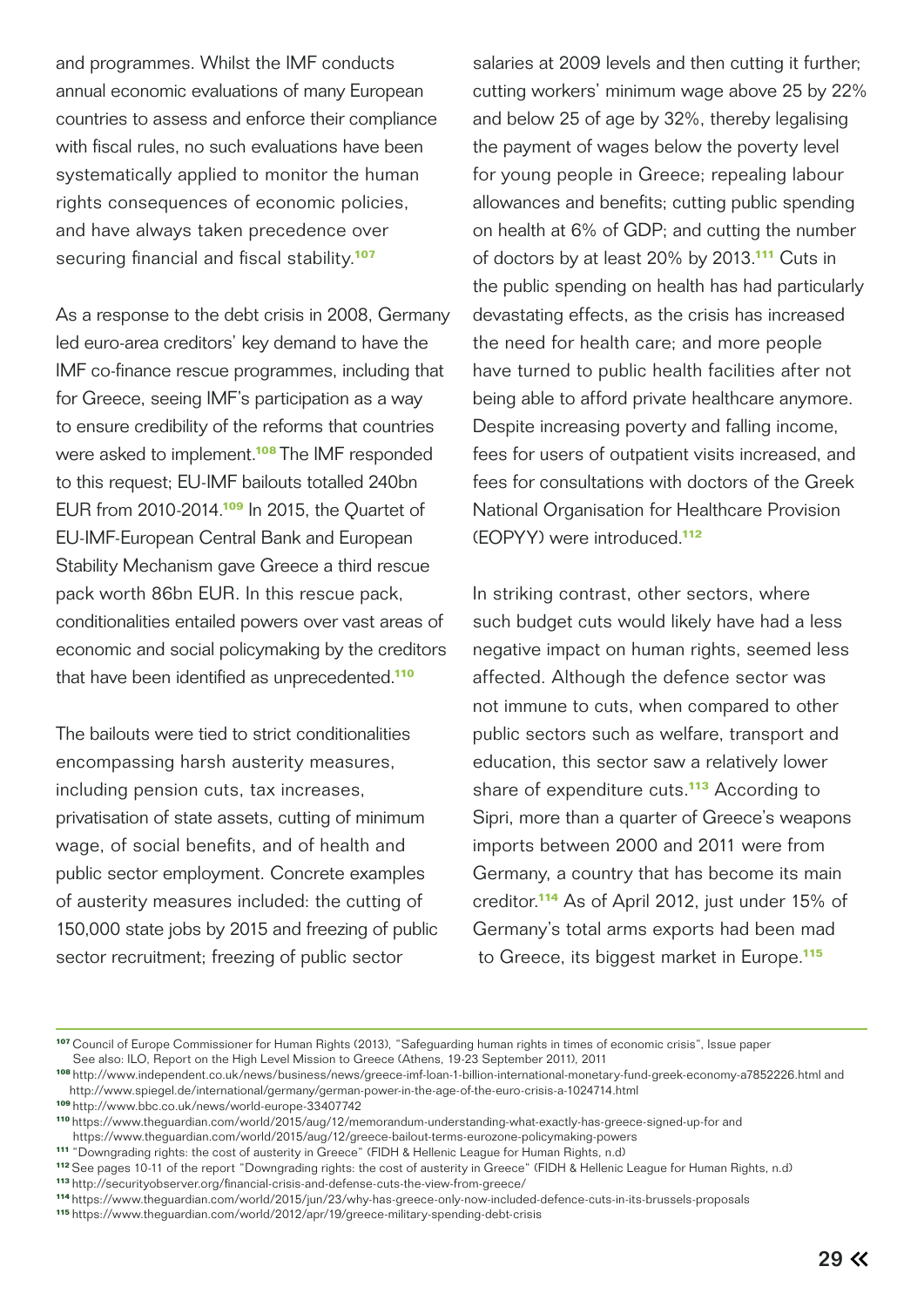In 2012, the European Committee of Social Rights (ECSR) observed in its decision on a collective complaint that pension reform measures in Greece would "risk bringing about a large-scale pauperisation of a significant segment of the population".**<sup>116</sup>** Indeed, austerity measures have had a substantial impact on the enjoyment of economic and social rights among the Greek population:**<sup>117</sup>** unemployment rates were at 23,5% in 2016,**<sup>118</sup>** and youth unemployment rates at skyrocketing 47,4%.**<sup>119</sup>** The General Confederation of Greek Workers (GSEE) reported that out of the 1.4 million unemployed persons as of 2014, only 110,000 had received unemployment benefit, whilst the rest had not received any form of relief.**<sup>120</sup>** The heavy burden placed on families and individuals due to tax increases and rising costs for health services, along with feelings of desperation and lack of hope has resulted in an alarming increase in suicide rates and depression. In 30 years, the months with the highest suicide rates occurred in 2012. According to a study, "the passage of new austerity measures in June 2011 marked the beginning of significant, abrupt and sustained increases in total suicides of 35,7%".**<sup>121</sup>**

As in other countries undergoing far-reaching austerity measures, women's economic and social rights have been distinctly impacted.

Access to the labour market has been extremely difficult for women. According to the Greek Ombudsmen, pre-existing gender inequalities and discrimination in the workplace have been exacerbated by the crisis. For example, pregnant or young women who may want to have children may find it even more difficult to find, or keep, their employment, and are faced with discriminatory practices".**<sup>122</sup>** Moreover, in 2013, the unemployment gap between men and women reached almost 7 points.**<sup>123</sup>**

Women's access to healthcare has also significantly worsened as a result of spending cuts and increased costs of health services.**<sup>124</sup>** According to Eurostat, women's self-reported unmet needs for medical examination have increased considerably after re-structuring programmes. The difference between the selfreported increase of unmet needs for treatment in the period from 2006-2012 lied at 44% for women, compared to 36% of the total population.**<sup>125</sup>**

### II. Bosnia and Herzegovina (BiH)**<sup>126</sup>**

Reacting to social protests in 2014, Germany and the United Kingdom launched a joint initiative aiming at revitalization of the BiH's EU integration process, which was followed by the EU adopting the initiative as the Union's own new BiH initiative.

**<sup>116</sup>**ECSR, Federation of employed pensioners of Greece (IKA-ETAM) v. Greece, complaint no. 76/2012, decision on the merits of 7 December 2012, paragraph 81

**<sup>117</sup>**For more information, see also: UN Index A/HRC/31/60/Add.2, paragraphs 55-74

**<sup>118</sup>**https://data.oecd.org/greece.html

**<sup>119</sup>**https://data.oecd.org/unemp/youth-unemployment-rate.html

**<sup>120</sup>**"Downgrading rights: the cost of austerity in Greece" (FIDH & Hellenic League for Human Rights, n.d)

**<sup>121</sup>**https://www.ncbi.nlm.nih.gov/pmc/articles/PMC4316557/

**<sup>122</sup>**Page 25, "Downgrading rights: the cost of austerity in Greece" (FIDH & Hellenic League for Human Rights, n.d)

**<sup>123</sup>**In 2013, unemployment rates lied at 31,4% of unemployed women against 24,5% of unemployed men. This may be partly due to the closing down of small and medium sized enterprises on a massive scale. Small enterprises were an important source of female employment. See page 26, "Downgrading rights: the cost of austerity in Greece" (FIDH & Hellenic League for Human Rights, n.d)

**<sup>124</sup>**Koutsogeorgopoulou, V. et al., Fairly Sharing the Social Impact of the Crisis in Greece, OECD Economics Department Working Papers No. 1106,9 January 2014

**<sup>125</sup>**Page 33, "Downgrading rights: the cost of austerity in Greece" (FIDH & Hellenic League for Human Rights, n.d)

**<sup>126</sup>**This part on BiH is a condensed and shortened version of the section "Deconstructing the Reform Agenda", pp. 16- 27, from WILPF's publication: WILPF (2017)"A Feminist Perspective on post-conflict Restructuring and Recovery. The Case of Bosnia and Herzegovina" Available at: http://wilpf.org/wp-content/uploads/2017/08/Feminist-political-economy-ENG-FINAL.pdf

For additional information, reference and sources, please see the publication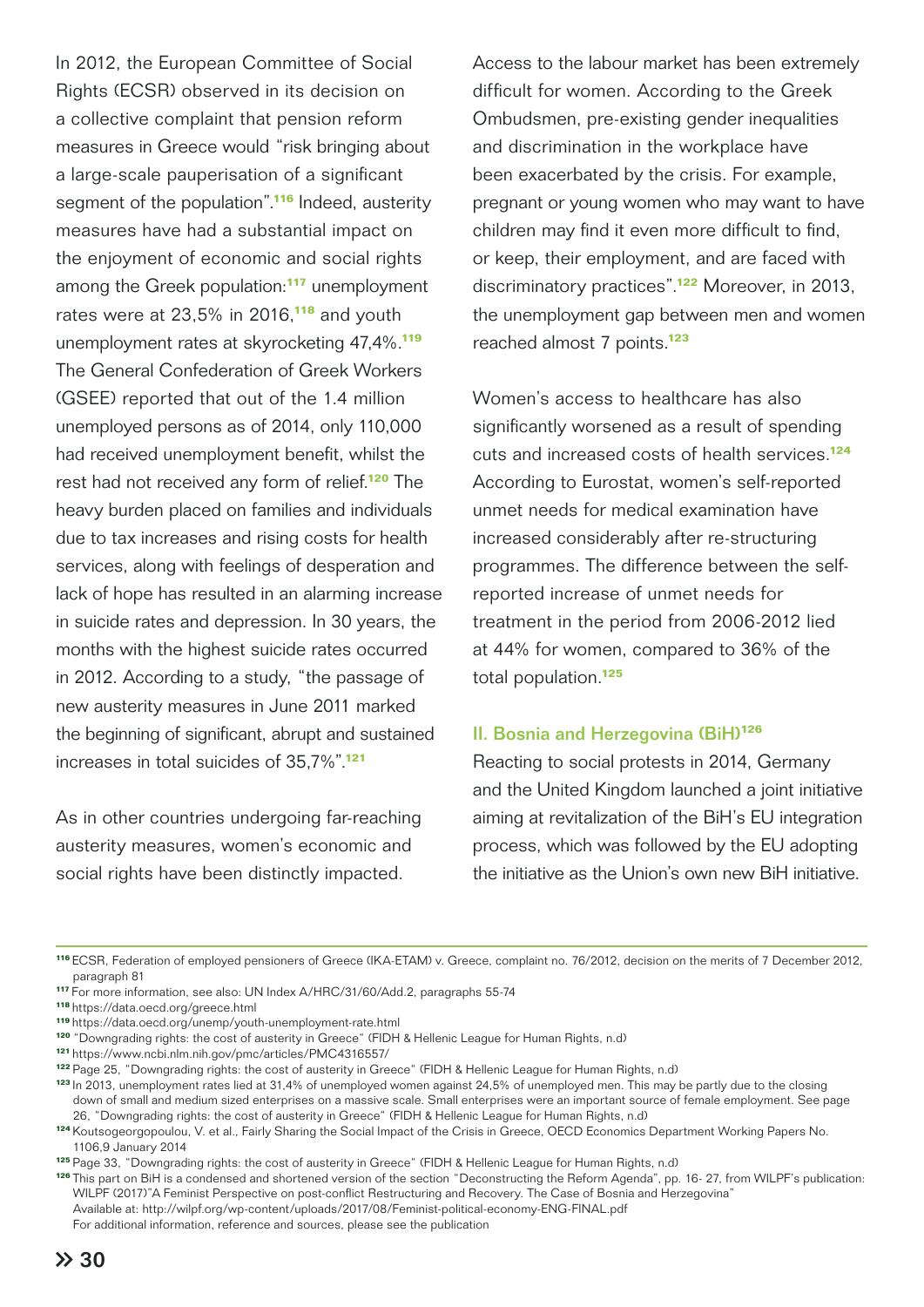The new requirements**<sup>127</sup>** from EU on BiH were enforced with 'financial conditionality' in cooperation with finance institutions. The Bosnian Reform Agenda (RA) rests on 6 main pillars to foster socio-economic and related reforms, at all governmental levels, with a focus on fiscal consolidation for macroeconomic stability. The implementation also relies on lending agreements with the IMF, WB and the EU.

A gender impact analysis was absent in the decision-making process and very few (if any) analyses on the progress of the implementation of the RA are gender sensitive. One of the RA's main goals is fiscal consolidation, meaning reduction in the government's deficits and depth. This implies massive cuts in public spending.**<sup>128</sup>** The BiH lending agreements with IFIs have come with severe austerity conditionalities. Without conflict and gender analysis informing these measures, the burden of the austerity measures will be carried by the larger portions of the BiH society, and it can be expected that women will be affected more than any other group.

BiH has very high rates of unemployment with just one in every four Bosnians in formal employment, poverty stands at 15%; and around half of the population lives in a precarious situation. Youth unemployment stands at 63%.**<sup>129</sup>**

The likely impact of the BiH government's reform plan of massive reduction in the size of the public sector and cuts in civil service salaries and

wages is that women, disproportionately employed in that sector, will lose their jobs.**<sup>130</sup>** There may also be differential negative gender impacts of the reduction in wages. The contraction in the public sector will involve efficiency cuts in public services and increases in prices, which will likely be compensated for by women's unpaid work in the household and informal economies.**<sup>131</sup>**

Whereas the stated intention of the reform of the health care system was to create quality health services for the citizens of BiH, up until now the reform of the health sector has led to the abolition of different segments of the public healthcare sector, such as women and maternity care. In addition to limitations to access to health for all, women will be forced to absorb the deficiency in health services through labour in the household and care economy, further constraining women's formal labour market participation.**<sup>132</sup>**

Reform of the labour legislation in the two entities in BiH was undertaken in 2015. Passing of the new labour laws drew much public attention, and provoked more social and political resistance than any other reform thus far. The major effects of the new labour law reforms have been deregulation in the realm of employment protection legislation; flexibilisation of working conditions without a proper understanding of which aspects of the employment protection framework prevent from hiring and firing of workers (and to what extent); and side-lining of the labour dispute resolution mechanisms.

**<sup>127</sup>**These were laid down in three steps: signing of a letter of intent, a written commitment to implementation of reforms framed within the language of socio-economic reforms, good governance and rule of law; the signing would then be followed by the membership application to EU; and the full implementation of the agenda would lead to Commission opinion

**<sup>128</sup>**While recognising that fiscal stability and sustainability is necessary in BiH, the reform plan runs counter to a paper published by three IMF economists which issues a strong warning that harsh austerity policies can do more harm than good. There is no evidence, they argue, that fiscal consolidation leads to growth

**<sup>129</sup>**See page 14, WILPF (2017)"A Feminist Perspective on post-conflict Restructuring and Recovery. The Case of Bosnia and Herzegovina" Available at: http://wilpf.org/wp-content/uploads/2017/08/Feminist-political-economy-ENG-FINAL.pdf

**<sup>130</sup>**See pages 20 – 21, ibid

**<sup>131</sup>**See page 21, ibid

**<sup>132</sup>**See pages 21-22, ibid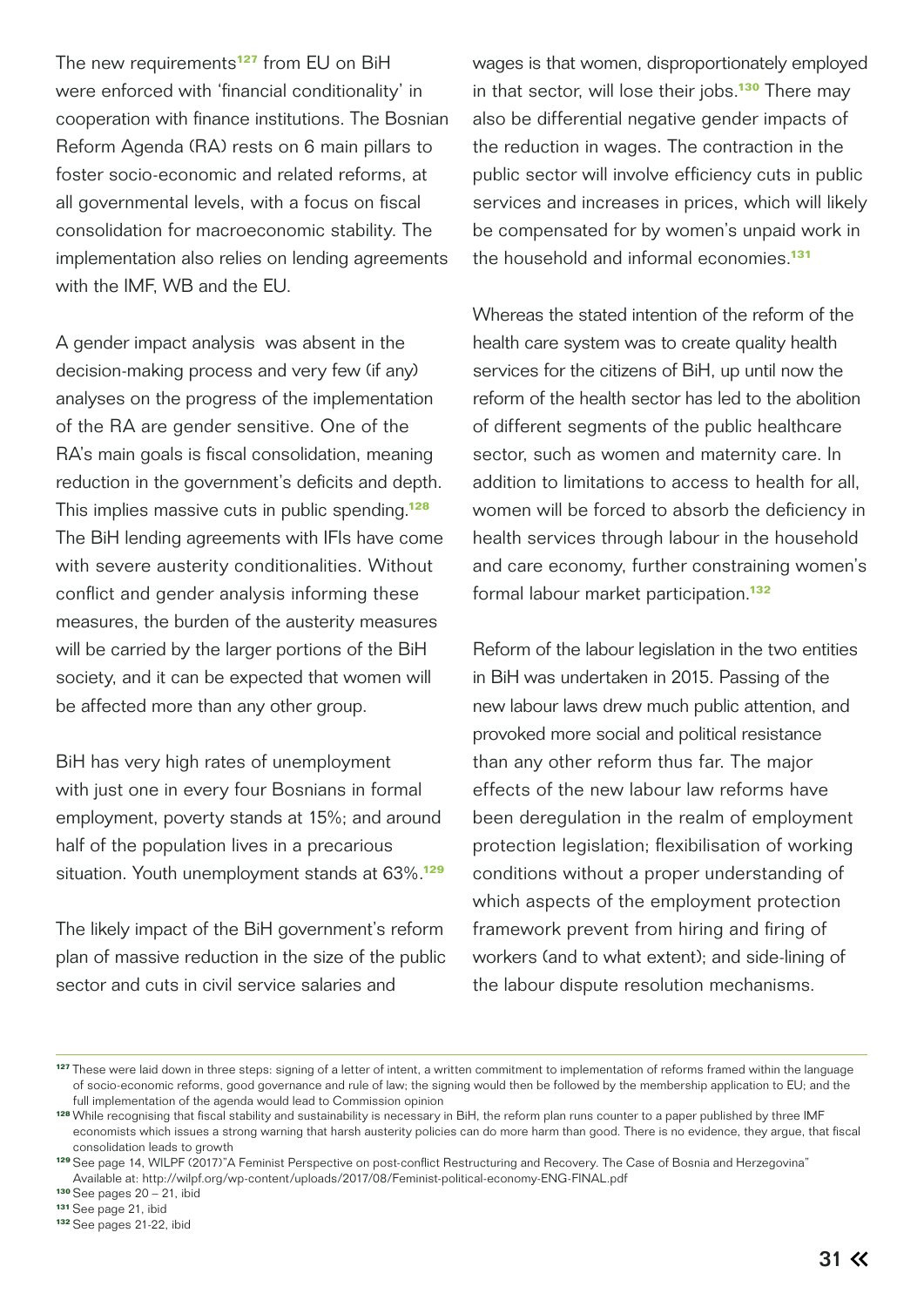The reforms of the labour law will lead to increase in job insecurity, more temporary, part-time, nonunionised jobs with fewer benefits, lower-wages (that for many continue to be unpaid by the employer) and deterioration in the safety at work. The RA is focused on lowering labour costs and reducing labour protections to attract foreign investors and transnational business. Reducing the cost of labour, however, does not necessarily mean more jobs or better jobs involving skill development and good working conditions.**<sup>133</sup>**

The women of BiH will be double-burdened by this. Cutting down on public sector, as proposed by the RA, will lead to women being disproportionately affected because they are more likely to depend on public resources in support of reproductive labour and are culturally expected to fill the gap with respect to caring labour. Effects include more women working triple shifts, the feminisation of poverty, and both short and long-term deterioration in female health and human capital. Job creation plans, mainly in the private sector, will not provide sufficient opportunities or job security for women. Most of these plans are developed without a proper gender analysis or understanding of the work demographic of women.

The RA only understands security with respect to countering terrorism and organized crime, which can only play out through further militarization of

the society. Interventions in public sector and investments, on the other hand are seen as something completely separate from security, and only in relation to creation of a favourable climate for businesses. Because of the RA's narrow view on security, the BiH economic reform program exacerbates the conditions for social and gender inequalities as well as gendered violence.**<sup>134</sup>**

### III. Ukraine**<sup>135</sup>**

In early 2014, the Government of Ukraine requested support from the IMF to restore macroeconomic stability in Ukraine.**<sup>136</sup>**In early 2015, a revised economic reform programme totalling 17.5 billion USD was agreed between the IMF and the government, requiring the restructuring of the state debt on the terms and conditions proposed by the IMF.

Austerity measures implemented as part of IMF's requirements include public sector cuts, welfare cuts, tax increases for individuals and the de facto elimination of fuel subsidies. As WILPF has shown in joint submissions to the CEDAW Committee and Ukraine's Universal Periodic Review, these measures have impacted women disproportionately.**<sup>137</sup>**

The de facto elimination of fuel subsidies has led to higher prices for gas, heating, electricity,

**<sup>133</sup>** See pages 23-24, ibid

**<sup>134</sup>**For more information, see pages 24-26, ibid.

**<sup>135</sup>**For more information on the impact of IMF's conditionalities on women's economic and social rights, see in WILPF et al. (2017), "Obstacles to Women's Meaningful Participation in Peace Efforts in Ukraine. Impact of Austerity Measures and Stigmatisation of Organisations Working for Dialogue". Joint submission to the Universal Periodic Review of Ukraine, 28th Session. Available at: http://wilpf.org/wp-content/ uploads/2017/04/ UKRAINE.UPR\_.JointSubmission-30-Mar-2017.pdf. See also: WILPF et al. (2017), "The Effects of Intervention by International Financial Institutions on Women's Human Rights in Ukraine". Joint Shadow Report to the CEDAW Review of Ukraine, 66th Session. Available at: http://wilpf.org/wp-content/uploads/2017/02/CEDAW-Shadow-Report-on-Ukraine\_20170124.pdf

**<sup>136</sup>**Since 1994, Germany, second biggest foreign investor and third largest trading partner to Ukraine, has been consulting Ukraine on macroeconomic, tax and energy policy through its "German Advisory Group". The group, funded by the Federal Ministry of Economic Affairs and Energy (BMWi), reportedly encouraged Ukraine to accept assistance from the IMF. See https://www.kyivpost.com/article/content/business/ world-in-ukraine-german-advisory-group-favors-imf-cooperation-335927.html

**<sup>137</sup>**See "Obstacles to Women's Meaningful Participation in Peace Efforts in Ukraine. Impact of Austerity Measures and Stigmatisation of Organisations Working for Dialogue". Joint submission to the Universal Periodic Review of Ukraine, 28th Session, available at: http://wilpf.org/ wp-content/uploads/2017/04/UKRAINE.UPR\_.JointSubmission-30-Mar-2017.pdf WILPF et al. (2017), "The Effects of Intervention by International Financial Institutions on Women's Human Rights in Ukraine". Joint Shadow

Report to the CEDAW Review of Ukraine, 66th Session. Available at: http://wilpf.org/wp-content/uploads/2017/02/CEDAW-Shadow-Report-on- Ukraine\_20170124.pdf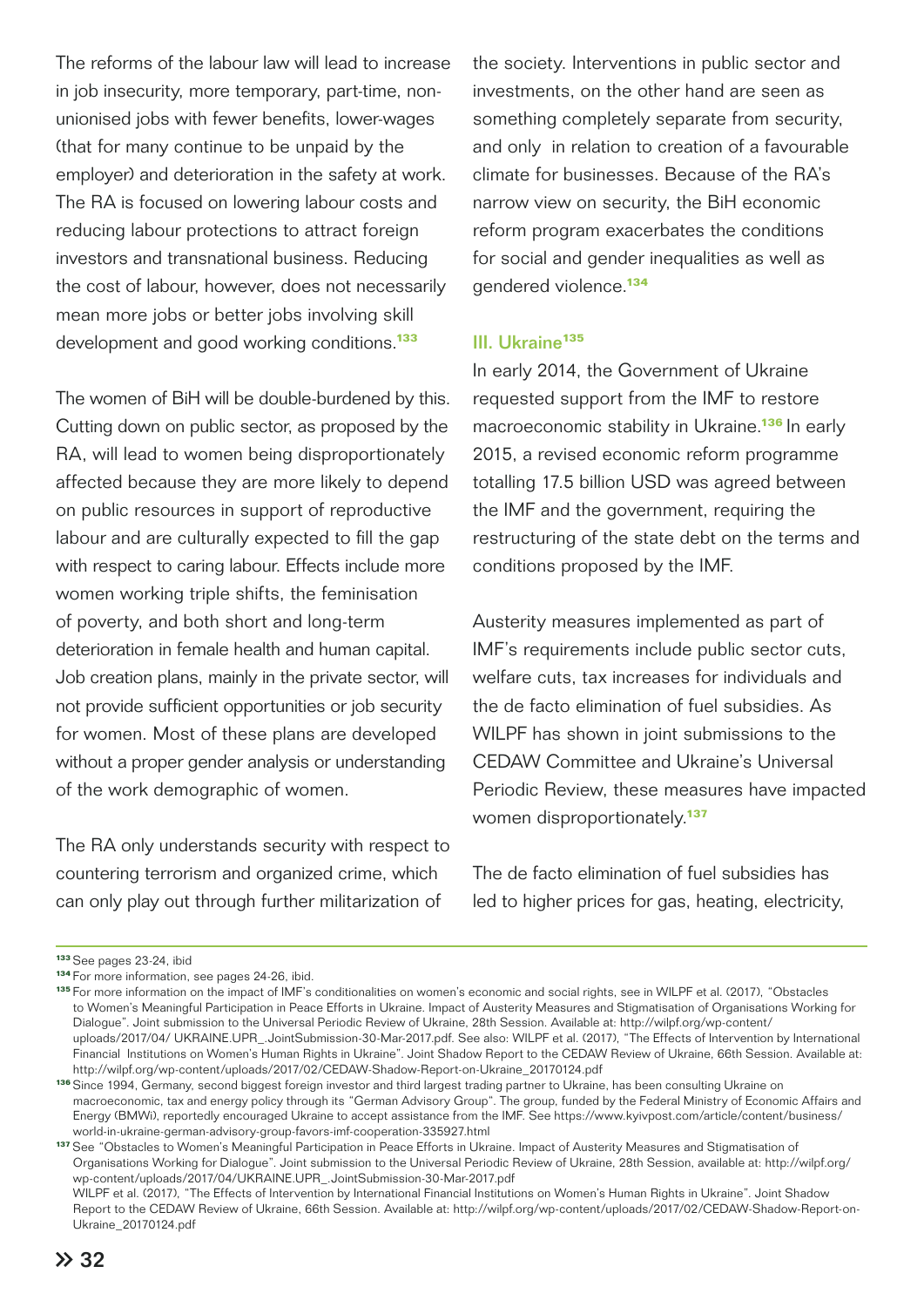transportation and other goods and services related to fuel use.**<sup>138</sup>**

In 2017, bills for heating were five to six times higher than in previous years. This massive increase is not matched by a corresponding increase in real wages and has affected not only vulnerable groups but also the so-called "middle class", who after paying utility bills have very little budget left for clothes, food and similar expenditures. The impact of the cancellation of fuel shortages on residents in rural areas, where one third of the total population is located, and who rely more on gas boilers, coal and firewood than on central heating found in urban areas, is highly disproportionate.

Earlier this year, the CEDAW Committee expressed concern about the disadvantaged status of women in rural areas in Ukraine.**<sup>139</sup>** Rural women tend to age faster and suffer from worse health than urban women. They also tend to experience, more than both urban women and rural men, unemployment, domestic violence and harsh living conditions including because, as a general rule in Ukraine, women earn less than men.**<sup>140</sup>**

In accordance with IMF requirements, during 2014-2015, 165,000 civil service jobs were cut, with overall plans of a 20 percent reduction

in the civil service workforce. This reduction has been undertaken through, inter alia, the reorganization of ten and closing of eight government agencies. There are plans for further downsizing of the public sector with the goal of lowering the overall spending on salary for civil servants to around 9% of GDP in the medium term. Women comprise more than 75 percent of the civil service, predominantly in non-managerial positions. Accordingly, women have been disproportionately impacted - and will continue to be - by these cuts in the public sector workforce.**<sup>141</sup>**

In 2014, 12,000 social workers lost their jobs; many of them were women. These cuts had extremely negative consequences for both the beneficiaries of social services and the women whose jobs were cut. A year later, the State cut down 25,000 healthcare professionals, again disproportionately impacting women, since the vast majority of workers in schools, hospitals and clinics are women.**<sup>142</sup>**

Lastly, as we illustrate in our submission to the UPR of Ukraine, cuts in the education sector**<sup>143</sup>** and in child benefits**<sup>144</sup>** and pension reforms**<sup>145</sup>** have further contributed to the feminization of poverty and has had disproportionate effects on women, thereby amounting to indirect discrimination.

**<sup>138</sup>**See pages 7-9 as to why IFI requirements have led to de facto elimination of fuel subsidies in "Obstacles to Women's Meaningful Participation in Peace Efforts in Ukraine. Impact of Austerity Measures and Stigmatisation of Organisations Working for Dialogue". Joint submission to the Universal Periodic Review of Ukraine, 28th Session, available at: http://wilpf.org/wp-content/uploads/2017/04/UKRAINE.UPR\_.JointSubmission- 30-Mar-2017.pdf

**<sup>139</sup>**UN Index CEDAW/C/UKR/CO/8, Concluding Observations on Ukraine (9 March 2017), paragraph 40

**<sup>140</sup>**See page 8, "Obstacles to Women's Meaningful Participation in Peace Efforts in Ukraine. Impact of Austerity Measures and Stigmatisation of Organisations Working for Dialogue". Joint submission to the Universal Periodic Review of Ukraine, 28th Session, available at: http://wilpf.org/wp-content/uploads/2017/04/UKRAINE.UPR\_.JointSubmission-30-Mar-2017.pdf ibid

**<sup>141</sup>**See page 9, ibid.

**<sup>142</sup>**See pages 10-11, ibid

**<sup>143</sup>**For more information, see page 11-12, ibid

**<sup>144</sup>** For more information, see pages 13-14, ibid

**<sup>145</sup>**For more information, see page 13, ibid